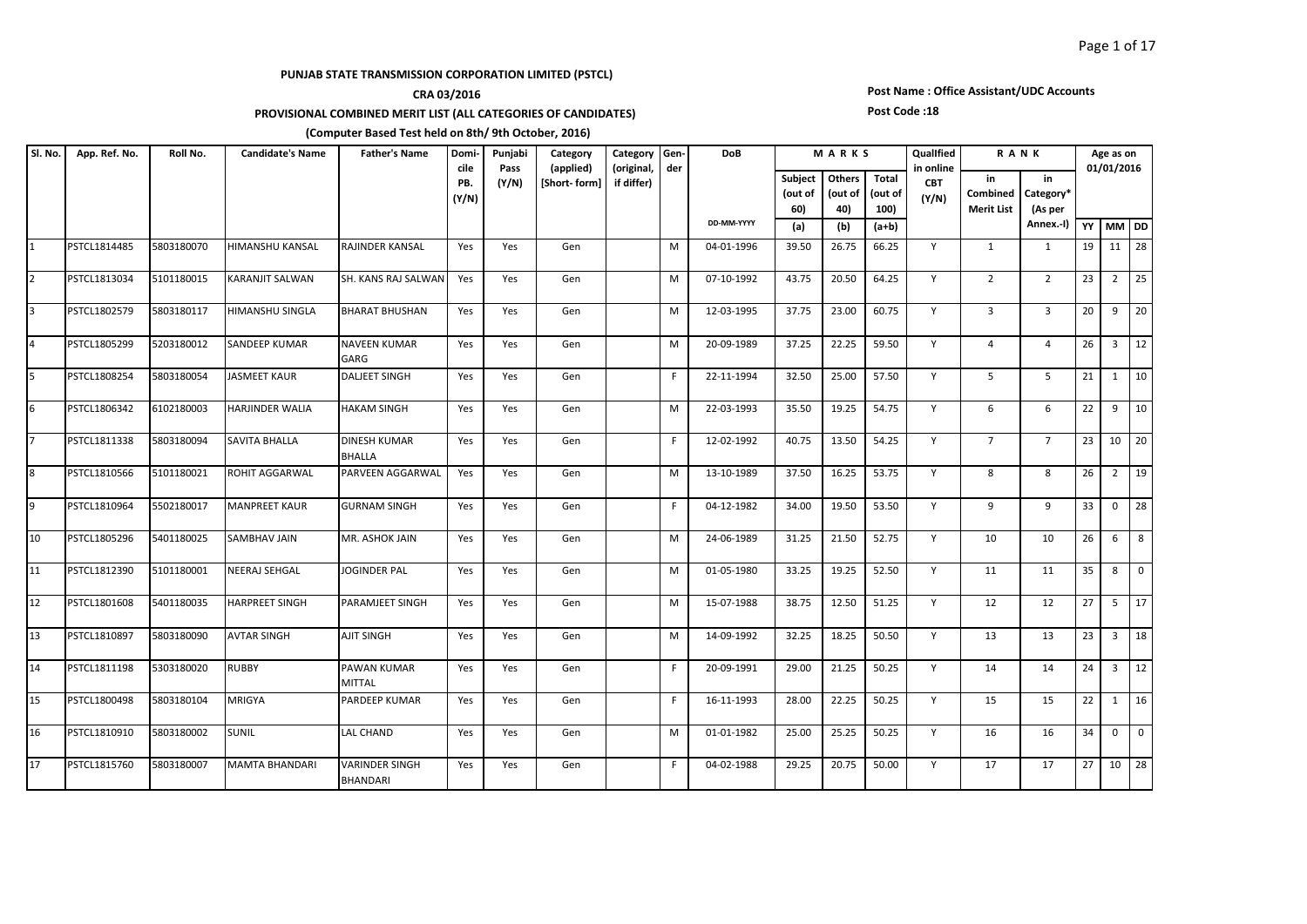## **CRA 03/2016**

**PROVISIONAL COMBINED MERIT LIST (ALL CATEGORIES OF CANDIDATES)** 

#### **(Computer Based Test held on 8th/ 9th October, 2016)**

#### **Subject (out of 60) Others (out of 40) Total (out of 100) (a) (b) (a+b) YY MM DD Candidate's Name Father's Name Domicile PB. (Y/N) Father's Name Domi- Punjabi Pass (Y/N) R A N K Age as on 01/01/2016 in Combined Merit List in Category\* (As per Annex.-I) Category (applied) [Short- form] Category (original, if differ) Gender DoB DD-MM-YYYY M A R K S QualIfied in online CBT (Y/N) Sl. No. App. Ref. No. Roll No.** 18 PSTCL1809063 5101180012 PUNEET KAUR SUKHMINDER SINGH KHEHRA Yes | Yes | Gen | | | | | 25-03-1994 | 27.75 | 21.75 | 49.50 | N | | 18 | | 18 | 21 | 9 | 7 19 PSTCL1814194 5502180018 KIRANDEEP KAUR MANJIT SINGH Yes Yes Gen F 08-02-1981 28.25 21.00 49.25 N 19 19 34 10 24 20 PSTCL1813188 5303180019 SHABANA AHMED RAJA | Yes | Yes | Gen | | F | 24-02-1991 | 24.75 | 24.25 | 49.00 | N | 20 | 20 | 24 | 10 | 8 21 PSTCL1813907 5401180028 NIKHIL VERMA SH. DEV RAJ VERMA Yes Yes Gen M M 24-09-1990 39.00 9.75 | 48.75 N 21 21 21 25 | 3 |8 22 PSTCL1805763 5303180008 BALJEET KAUR SALVINDER KAUR No Yes Gen F F 08-10-1990 29.25 19.00 48.25 N 22 22 25 2 24 23 PSTCL1807898 5401180043 MUKUL ARORA RAJESH KUMAR ARORA Yes Yes Gen M 12-10-1993 25.50 22.75 48.25 N 23 23 22 2 20 24 PSTCL1810040 5803180003 CHARU RAHEJA TARSEM RAHEJA Yes Yes Gen F 29-07-1994 25.00 22.50 47.50 N 24 24 21 5 3 25 PSTCL1810169 5401180050 VISHAL RAVINDER KUMAR Yes Yes Gen | M 27-07-1992 34.00 13.00 147.00 N | 25 | 23 | 5 | 5 26 PSTCL1814484 5803180061 AAKRITI SHARMA RAKESH RANCHAN Yes Yes Gen | F| 27-12-1994 30.00 16.75 | 46.75 | N | 26 | 26 | 21 | 0 | 5 27 PSTCL1800683 5502180012 GAURAV RAMESH KUMAR | Yes | Yes | Gen | | M | 05-05-1990 | 28.25 | 18.50 | 46.75 | N | 27 | 27 | 25 | 7 | 27 28 PSTCL1816479 5401180054 NEHA ONKAR<code>SINGH |</code> Yes Yes Gen | | | | 08-10-1992 | 31.00 | 15.50 |<code>46.50</code> | N | 28 | 28 | 23 | 2 | 24 29 PSTCL1806084 5401180011 GUNEET SINGH SATWINDERJIT SINGH | Yes | Gen | | M | 09-12-1993 | 25.25 | 21.00 | 46.25 | N | 29 | 29 | 22 | 0 | 23 30 PSTCL1814015 5101180018 SAPANDEEP\_KAUR |MANJIT\_SINGH | Yes | Yes | Gen | | | F | 07-07-1992 | 30.25 | 15.50 | 45.75 | N | 30 | 30 | 23 | 5 | 25 31 PSTCL1809101 5101180003 SUNIL KUMAR UMESH CHAND Yes Yes Gen M 13-11-1985 26.75 19.00 45.75 N 31 31 31 30 1 19 32 PSTCL1804552 5803180029 DEEKSHA ARORA SATISH ARORA Yes Yes Gen F F 06-08-1994 25.25 20.50 45.75 N 32 32 32 4 32 33 PSTCL1803820 5502180002 SHAHNAWAJ MOHAMAD<code>SALEEM Yes Yes Gen | | | M | 21-05-1990 | 35.75 | 45.50 | N | 33 | 33 | 25 | 7 | 11</code> 34 PSTCL1816856 5401180021 AARTI VINOD KUMAR ARORA Yes Yes Gen | | F 07-12-1987 |29.00 |16.50 |45.50 N | 34 | 34 |28 |0 |25

### **Post Name : Office Assistant/UDC Accounts**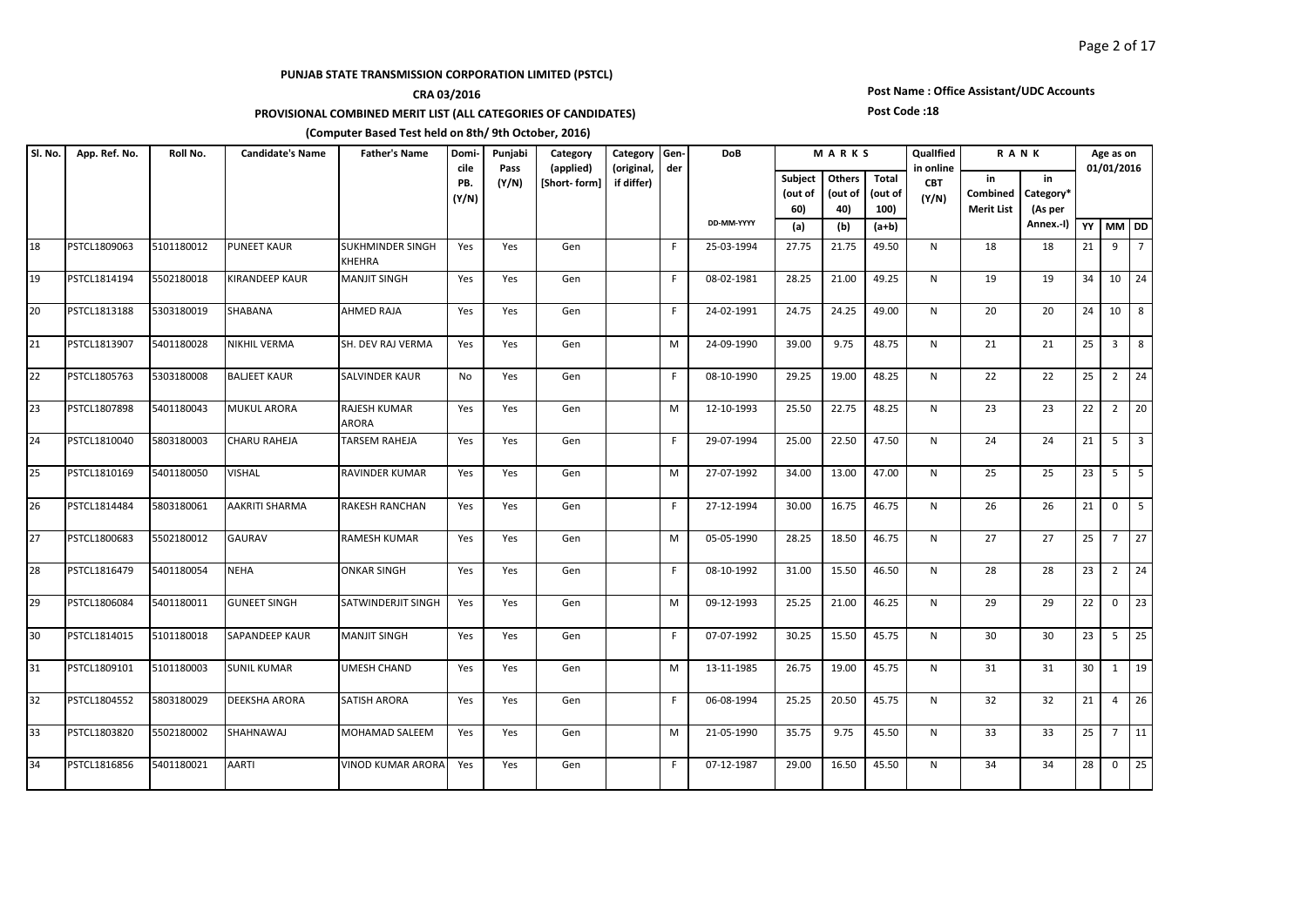## **CRA 03/2016**

**PROVISIONAL COMBINED MERIT LIST (ALL CATEGORIES OF CANDIDATES)** 

#### **(Computer Based Test held on 8th/ 9th October, 2016)**

#### **Subject (out of 60) Others (out of 40) Total (out of 100) (a) (b) (a+b) YY MM DD Candidate's Name Father's Name Domicile PB. (Y/N) Father's Name Domi- Punjabi Pass (Y/N) R A N K Age as on 01/01/2016 in Combined Merit List in Category\* (As per Annex.-I) Category (applied) [Short- form] Category (original, if differ) Gender DoB DD-MM-YYYY M A R K S QualIfied in online CBT (Y/N) Sl. No. App. Ref. No. Roll No.** 35 PSTCL1810868 5803180097 SANDEEP KAUR BALVIR SINGH No Yes Gen F F 20-09-1991 27.00 18.50 145.50 N 35 35 24 3 122 36 PSTCL1807234 5803180050 NEELAM SALUJA | VEERBHAN | Yes | Yes | Gen | | | | | | 29-05-1991 | 32.00 | 13.25 | 83.25 | | N | | 36 | 36 | 24 | 7 | 3 37 PSTCL1810093 5502180013 SANDEEP SINGH |IQBAL SINGH | Yes | Yes | BC | | | M | 18-04-1996 | 27.50 | 17.75 | 45.25 | Y | 37 | 1 | 19 | 8 | 14 38 PSTCL1812651 5803180016 JAGRAJ<code>CHOPRA MANGAT</code> RAM Yes Yes Gen M 03-10-1995 28.75 16.25 45.00 N 38 37 20 2 29 39 PSTCL1810982 5803180034 JASPREET KAUR MANMOHAN SINGH Yes Yes Gen | | | F | 03-02-1992 | 26.75 | 17.75 | 44.50 | N | 39 | 38 |23 |10 |29 40 PSTCL1803733 5303180006 VIKRAMJIT SINGH SWARAN SINGH Yes Yes SC/(O) M M 21-06-1987 20.75 23.75 44.50 Y 40 1 1 28 6 11 41 PSTCL1816446 5401180019 GURJIT<code>KAUR MANOHAR</code> SINGH Yes Yes Gen F F 23-07-1990 25.75 18.25 44.00 N 41 39 25 5 9 42 PSTCL1802648 5803180095 TARANBIR SINGH **BENIPAL** SURINDER PAL SINGH Yes Yes SP M 22-12-1990 18.25 25.75 44.00 Y 42 1 25 0 10 43 PSTCL1815528 5803180091 BIPIN DHINGRA MANOHAR LAL Yes Yes SP M M 10-04-1989 19.75 23.75 43.50 Y 43 2 26 8 22 44 PSTCL1812309 5901180005 JASPREET KAUR MOHAN SINGH Yes Yes Gen F 19-08-1989 24.75 18.50 43.25 N 44 40 26 4 13 45 PSTCL1802582 S803180032 JJATINDER SINGH RAM SINGH Yes Yes SC/(MB) | M 25-12-1992 21.25 22.00 43.25 Y | 45 | 1 23 0 7 46 PSTCL1806835 5401180015 MUSKAN KAUR BIKKER SINGH Yes Yes SC/(MB) F 05-07-1995 30.50 12.50 43.00 Y 46 2 20 5 27 47 PSTCL1803256 5401180020 YOGESH KUMAR RAKESH KUMAR Yes Yes SC/(O) M M 02-01-1993 24.75 18.25 18.25 43.00 Y 47 2 22 11 30 48 PSTCL1806146 5401180018 DEEPAK KUMAR SURINDER KUMAR Yes Yes BC M 18-09-1986 21.75 21.25 43.00 Y 48 2 29 3 14 49 PSTCL1806165 5303180012 KRISHAN CHAND PAL SINGH | Yes | Yes | Gen | M | 30-03-1984 | 32.00 | 10.75 | 42.75 | N | 49 | 41 | 31 | 9 | 2 50 PSTCL1800897 S803180089 RIDHIMA SEHGAL |VINOD SEHGAL | Yes | Yes | Gen | | | | | 23-04-1995 | 23.75 | 18.75 | 42.50 | N | 50 | 42 |20|8 |9 51 PSTCL1805548 5303180017 GAGAN PREET KAUR PRITHIPAL SINGH No Yes Gen F 19-03-1993 22.50 20.00 42.50 N 51 43 22 9 13

# **Post Name : Office Assistant/UDC Accounts**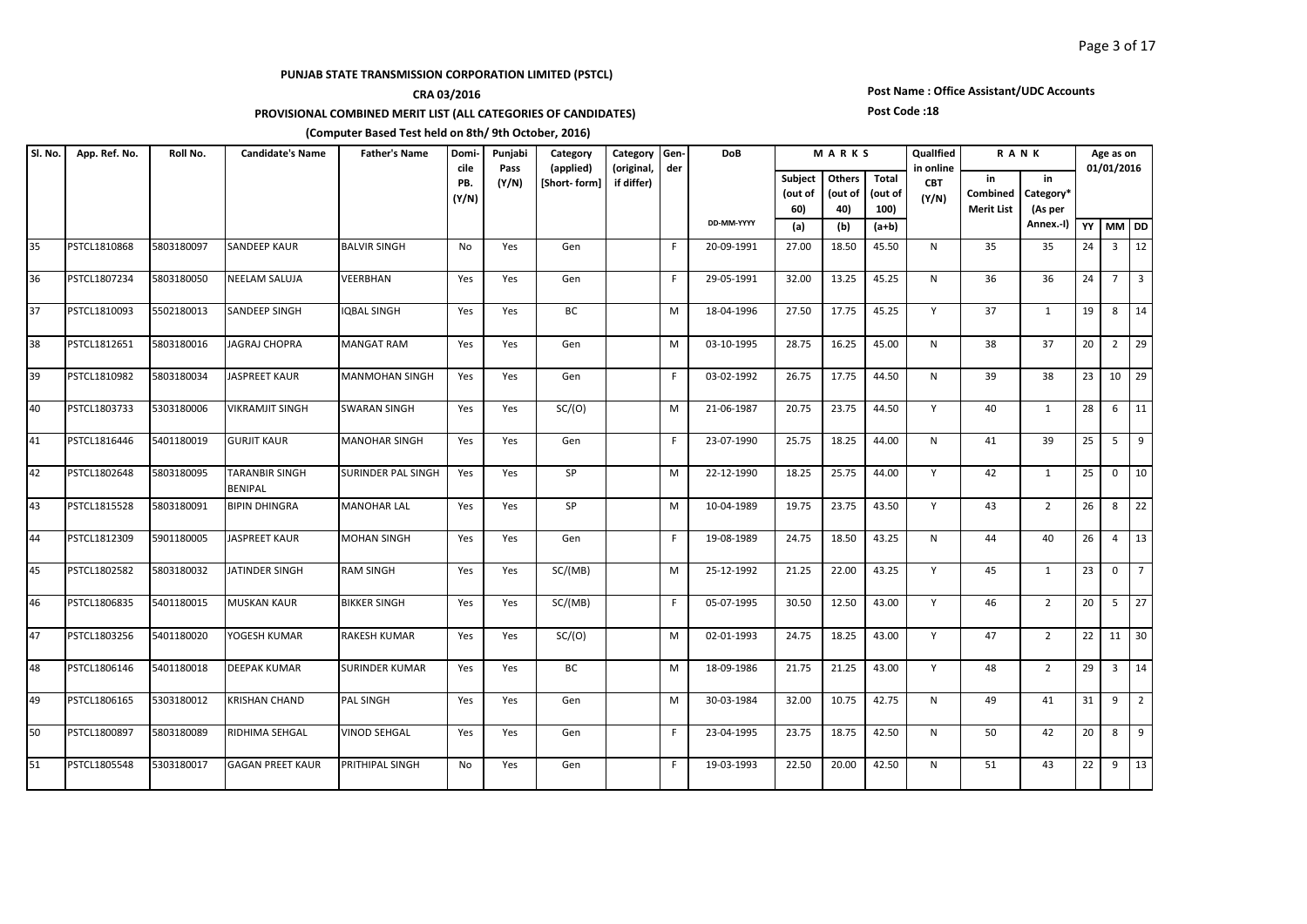## **CRA 03/2016**

**PROVISIONAL COMBINED MERIT LIST (ALL CATEGORIES OF CANDIDATES)** 

#### **(Computer Based Test held on 8th/ 9th October, 2016)**

#### **Subject (out of 60) Others (out of 40) Total (out of 100) (a) (b) (a+b) YY MM DD Candidate's Name Father's Name Domicile PB. (Y/N) Father's Name Domi- Punjabi Pass (Y/N) R A N K Age as on 01/01/2016 in Combined Merit List in Category\* (As per Annex.-I) Category (applied) [Short- form] Category (original, if differ) Gender DoB DD-MM-YYYY M A R K S QualIfied in online CBT (Y/N) Sl. No. App. Ref. No. Roll No.** 52 PSTCL1802447 5101180026 MANPREET KAUR KHAZAN SINGH Yes Yes Gen F F 03-11-1991 22.25 20.25 42.50 N 52 44 24 1 29 53 PSTCL1816578 5803180100 HITESHITHAKUR SUDHIRTHAKUR Yes Yes Gen | | F 22-06-1993 |14.50 |28.00 |42.50 | N | 53 | 45 |22 | 6 |10 54 PSTCL1801693 6001180004 MEENA RAM SAJIVAN | Yes | Yes | Gen | | F | 07-07-1989 | 25.25 | 16.75 | 42.00 | N | 54 | 46 | 26 | 5 | 25 55 PSTCL1809921 5401180003 RUPINDER KAUR MANJIT SINGH Yes Yes Gen F 17-10-1991 23.75 18.25 42.00 N 55 47 24 2 15 56 PSTCL1807148 5101180033 RABIA SAREEN |INDERJEET |Yes Yes Gen | |F |29-09-1992 |23.50 |18.25 |41.75 | N | 56 | 48 |23 |3 |3 57 PSTCL1806869 5401180052 SAKSHI NARENDER<code>SINGH</code> Yes Yes Gen F F 18-10-1994 27.25 14.25 14.25 N 57 149 21 2 14 58 PSTCL1805703 S803180038 LOVE KUMAR NARESH KUMAR Yes Yes Gen M 14-07-1993 33.00 8.25 41.25 N 58 50 22 5 18 59 PSTCL1816809 5401180046 ALICE JIOSEPH Yes Yes BC | F 22-07-1986 26.25 15.00 41.25 | Y | 59 | 3 |29 5 |10 60 PSTCL1817049 5803180111 JIASPREET KAUR DILBAG SINGH | Yes | Yes | Gen | | | F | 05-09-1993 | 22.75 | 18.50 | 41.25 | N | 60 | 51 |22 | 3 |27 61 PSTCL1815696 5303180014 ANISHA SETHI MR S.C.SETHI Yes Yes Gen | F|25-02-1980 20.00 21.25 |41.25 N | 61 | 52 |35 |10 |7 62 PSTCL1810114 5803180049 AMITA RAMESH KUMAR | Yes | Yes | Gen | | | F | 21-12-1984 | 18.75 | 22.50 | 41.25 | N | 62 | 53 | 31 | 0 | 11 63 PSTCL1809441 5803180015 RINKI RANI CHANDAN SINGH | Yes | Yes | Gen | |F | 01-03-1994 | 18.75 | 22.50 | 41.25 |  N |  63 |  54 | 21 | 10 | 0 64 PSTCL1801954 5803180057 NEETU RAM NARESH | Yes | Yes | SC/(O) | |F | 25-01-1993 | 30.00 | 11.00 | 41.00 | Y | 64 | 3 |22 |11 |7 65 PSTCL1800220 5203180001 ASHISH KUMAR GUPTA RAVINDER KUMAR **GUPTA** Yes | Yes | Gen | | | | | | 02-10-1983 | 21.25 | 19.75 | 41.00 | N | 65 | 55 | 32 | 2 | 30 66 PSTCL1808556 5803180077 SAJAN KUMAR | VIJAY KUMAR | Yes | Yes | Gen | | | M | 29-07-1993 | 16.25 | 24.75 | 41.00 | N | 66 | 56 |22 | 5 |3 67 PSTCL1802853 5803180043 KARNAIL DASS PAL DASS | Yes | Yes | BC | | | M | 15-08-1993 | 29.75 | 11.00 | 40.75 | Y | 67 | 4 |22 | 4 |17 68 PSTCL1802580 5803180011 SHARU GARG SANJEEV KUMAR GARG Yes | Yes | Gen | | | | 14-10-1994 | 26.50 | 14.00 | 40.50 | N | | 68 | | 57 | 21 | 2 | 18

## **Post Name : Office Assistant/UDC Accounts Post Code :18**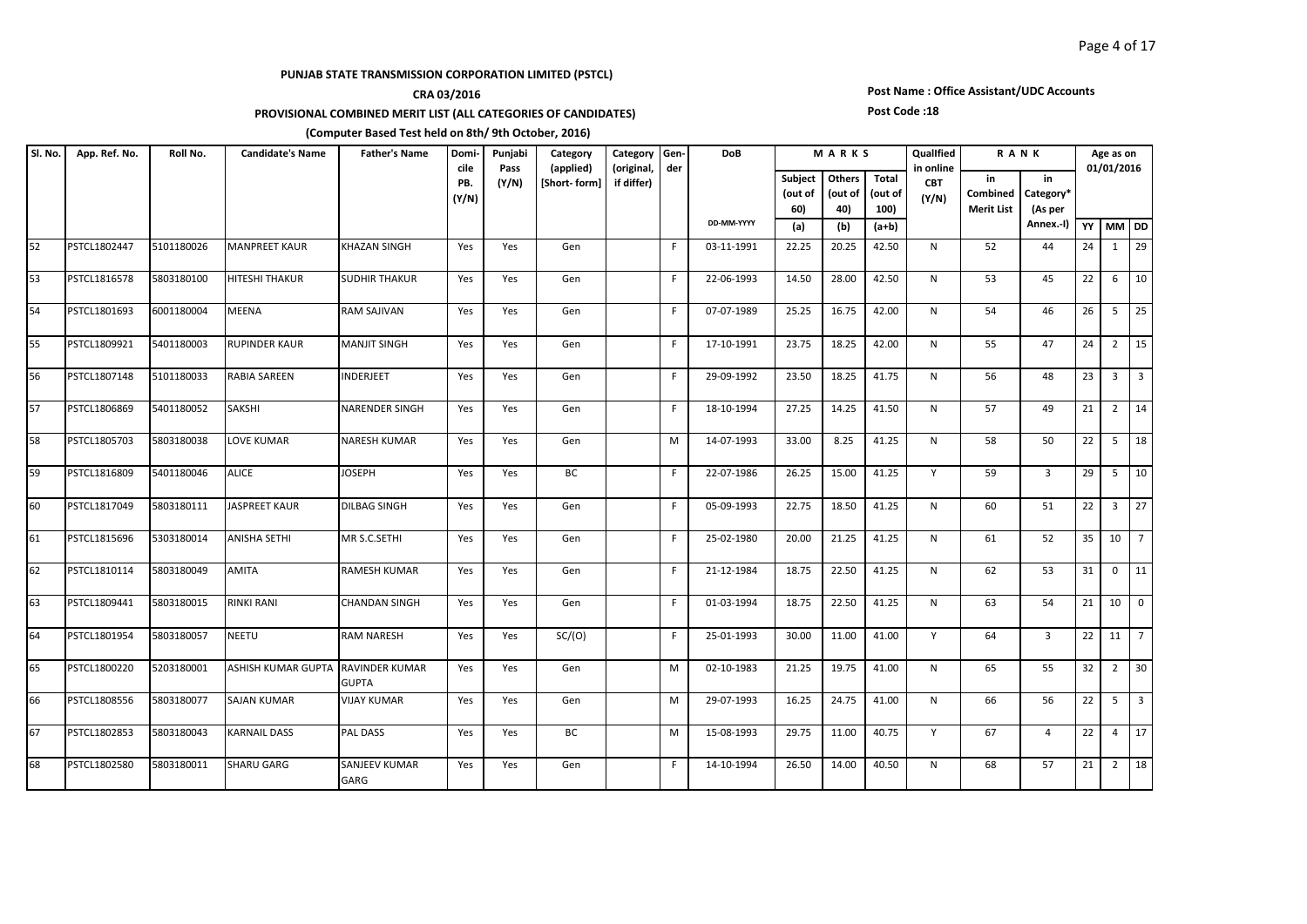## **CRA 03/2016**

**PROVISIONAL COMBINED MERIT LIST (ALL CATEGORIES OF CANDIDATES)** 

#### **(Computer Based Test held on 8th/ 9th October, 2016)**

#### **Subject (out of 60) Others (out of 40) Total (out of 100) (a) (b) (a+b) YY MM DD Candidate's Name Father's Name Domicile PB. (Y/N) Father's Name Domi- Punjabi Pass (Y/N) R A N K Age as on 01/01/2016 in Combined Merit List in Category\* (As per Annex.-I) Category (applied) [Short- form] Category (original, if differ) Gender DoB DD-MM-YYYY M A R K S QualIfied in online CBT (Y/N) Sl. No. App. Ref. No. Roll No.** 69 PSTCL1808968 5803180099 RAJATGARG MOHANLAL Yes Yes Gen | |M 20-10-1993 26.00 |14.50 |40.50 | N | 69 | 58 |22 |2 |12 70 PSTCL1802304 5803180048 MANISHA SINGLA SUBHASH CHAND Yes Yes Gen F F 19-08-1993 19.00 21.50 40.50 N 70 59 22 4 13 71 PSTCL1812553 5803180042 JINKY RANI TARSEM CHAND Yes Yes Gen F 12-02-1991 26.00 14.25 40.25 N 71 60 24 10 20 72 PSTCL1813628 5803180092 MANPREET SINGH PIARA SINGH Yes Yes SC/(O) M 16-02-1991 24.00 16.25 40.25 Y 72 4 24 10 16 73 PSTCL1802472 5803180031 SONU PURI SURINDER PURI | No | Yes | Gen |  | M | 24-08-1984 | 19.25 | 21.00 | 40.25 |  N |  73 |  61 | 31 | 4 | 8 74 PSTCL1816857 5803180083 SHIFALI CHUGH HARISH CHUGH Yes Yes Gen F 21-08-1992 20.00 20.00 40.00 N 74 62 23 4 11 75 PSTCL1803214 5502180015 DALJIT SINGH GURDIAL SINGH |Yes | Yes | SC/(O) | |M | 17-09-1993 |20.00 | 20.00 | 40.00 | Y | 75 | 5 |22 | 3 |15 76 PSTCL1800274 6102180004 JIONY KANSAL RAJ KUMAR Yes Yes Gen | M 31-10-1988 12.50 27.50 | 40.00 | N | 76 | 63 |27 | 2 | 1 77 PSTCL1800776 5401180024 SHELLY RAM KISHAN | Yes | Yes | SC/(MB) | | F | 17-02-1993 | 24.00 | 15.75 | 39.75 | N | 77 | 3 | 22 | 10 | 15 78 PSTCL1815591 5502180006 ARSHIA KHANNA RAKESH KHANNA Yes Yes Gen F 17-04-1992 19.25 20.50 39.75 N 78 64 23 8 15 79 PSTCL1807981 6102180001 ROHIT KUMAR VED PARKASH Yes Yes Gen M 08-10-1991 18.75 21.00 39.75 N 79 65 24 2 24 80 PSTCL1808944 5803180053 SAVLEEN KAUR RAJINDER SINGH No Yes Gen F F 21-02-1987 22.50 16.75 39.25 N 80 66 28 10 11 81 PSTCL1816526 5803180073 CHARUJAIN RAJIVJAIN Yes Yes Gen F F 14-05-1996 21.50 17.75 39.25 N 81 67 19 7 18 82 PSTCL1812273 5803180046 HARMEEN KAUR CHARANJEET SINGH Yes Yes Gen F F 09-03-1994 18.75 20.50 39.25 N 82 68 21 9 23 83 PSTCL1813972 5101180007 SUKRITISHARMA SHIV DUTT SHARMA Yes Yes Gen F F 09-06-1994 15.00 24.25 39.25 N 83 69 21 6 23 84 PSTCL1810542 5502180008 SHINA BANSAL MOHINDER KUMAR BANSAL Yes | Yes | Gen | | | | | 21-06-1986 | 24.50 | 14.50 | 39.00 | N | | 84 | | 70 | 29 | 6 | 11 85 PSTCL1810338 S803180093 AMIT KUMAR CHURANJIJHA | Yes | Yes | Gen | | | M | 17-04-1993 | 24.25 | 14.50 | 38.75 | N | 85 | 71 |22 | 8 |15

## **Post Name : Office Assistant/UDC Accounts**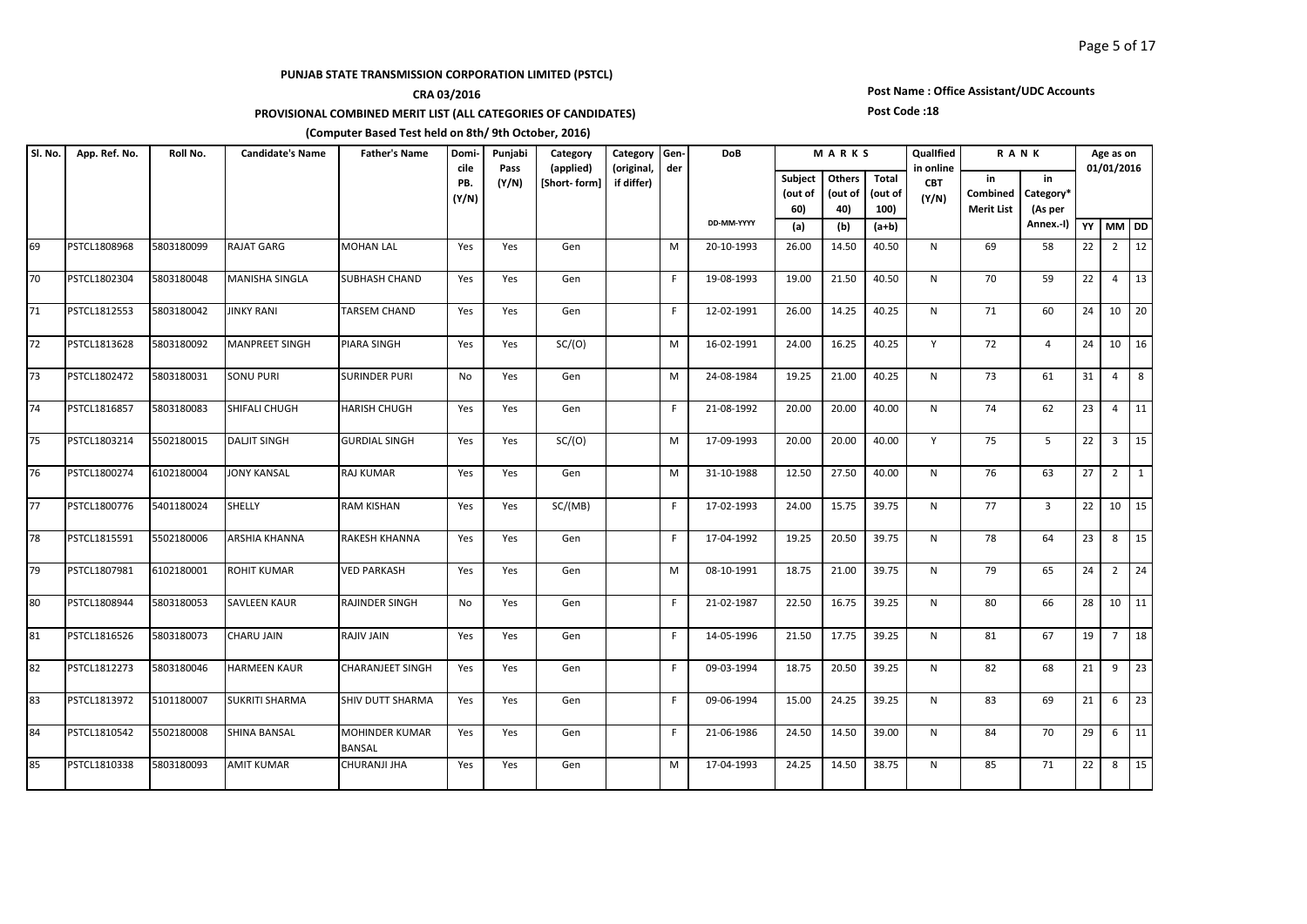## **CRA 03/2016**

**PROVISIONAL COMBINED MERIT LIST (ALL CATEGORIES OF CANDIDATES)** 

#### **(Computer Based Test held on 8th/ 9th October, 2016)**

#### **Subject (out of 60) Others (out of 40) Total (out of 100) (a) (b) (a+b) YY MM DD Candidate's Name Father's Name Domicile PB. (Y/N) Father's Name Domi- Punjabi Pass (Y/N) R A N K Age as on 01/01/2016 in Combined Merit List in Category\* (As per Annex.-I) Category (applied) [Short- form] Category (original, if differ) Gender DoB DD-MM-YYYY M A R K S QualIfied in online CBT (Y/N) Sl. No. App. Ref. No. Roll No.** 86 PSTCL1813781 5803180021 PRIYANKA |VINOD KUMAR | Yes | Yes | Gen | | | | | 19-11-1992 | 23.00 | 15.75 | 38.75 | N | 86 | 72 |23 | 1 |13 87 PSTCL1809255 5401180016 JASPREET KAUR RAJINDER SINGH Yes Yes BC | | | F | 16-02-1995 | 22.50 | 16.25 | 38.75 | N | 87 | 5 | 20 | 10 | 16 88 PSTCL1816574 5803180059 JIATINDER KUMAR MOHINDER PAL Yes Yes BC M 22-10-1993 32.25 6.25 8.50 N 88 6 22 2 10 89 PSTCL1803830 5203180002 RANJEET SINGH KULWINDER SINGH | Yes | Yes | BC | | M | 03-12-1993 | 13.25 | 25.25 | 38.50 | N | 89 | 7 | 22 | 0 | 29 90 PSTCL1812810 5803180001 GURPREET SINGH SWINDER SINGH Yes Yes Gen | M | 01-04-1993 | 19.50 | 18.75 | 38.25 | N | 90 | 73 |22 | 9 |0 91 PSTCL1815816 5601180001 PARAS KALRA RAMESH KUMAR KALRA Yes Yes Gen M 09-09-1992 17.75 20.50 38.25 N 91 74 23 3 23 92 PSTCL1807372 5101180006 HARPREET KAUR RANJIT SINGH | Yes | Yes | BC | |F | 30-09-1992 | 22.00 | 16.00 | 38.00 | N | 92 | 8 | 23 | 3 | 2 93 PSTCL1803868 5803180098 NIKITA ANIL KUMAR | Yes | Yes | Gen | |F | 09-10-1994 | 21.00 | 17.00 | 38.00 | N | 93 | 75 | 21 | 2 | 23 94 PSTCL1810584 5101180017 ANAND SINGH KAMAL JEET SINGH | Yes |  Yes |  Gen |  |  M |  25-11-1990 | 26.25 | 11.50 | 37.75 |  N |  94 |  76 | 25 |  1 | 7 95 PSTCL1811709 5803180107 NAVDEEP KAUR MULAKH RAJ Yes Yes SC/(O) | F | 05-05-1992 | 20.00 | 17.75 | 37.75 | N | 95 | 6 |23 | 7 |27 96 PSTCL1800408 5401180034 GORAV SINGH ARJUN SINGH Yes Yes Gen | |M | 17-10-1990 | 19.50 | 18.25 | 37.75 | N | 96 | 77 | 25 | 2 | 15 97 PSTCL1809754 5401180010 NITIKA WASON KARAMVEER Yes Yes Gen F 12-11-1994 28.00 9.50 37.50 N 97 78 21 1 20 98 PSTCL1813789 5803180120 INDU SPALL RAJINDER KUMAR | Yes | Yes | Gen | | F | 09-06-1994 | 21.00 | 16.50 | 37.50 | N | 98 | 79 | 21 | 6 | 23 99 PSTCL1814132 5803180024 REENA RANI SANT RAM Yes Yes Gen F 06-06-1991 24.75 12.25 37.00 N 99 80 24 6 26 100 PSTCL1806070 S803180009 GAURAV KUMAR RAJ KUMAR | Yes Yes | Gen | | | M | 17-10-1991 | 21.25 | 37.00 | N | 100 | 81 |24 | 2 |15 101 PSTCL1812828 5101180031 MANDEEP KAUR AMARJEET SINGH Yes Yes Gen | F| 30-04-1988 19.00 | 18.00 | 37.00 | N | 101 | 82 | 27 | 8 | 2 102 PSTCL1806607 5803180078 LOVENISH GARG ANIL KUMAR GARG Yes Yes Gen M M 04-10-1993 21.75 15.00 36.75 N 102 83 22 2 28

## **Post Name : Office Assistant/UDC Accounts**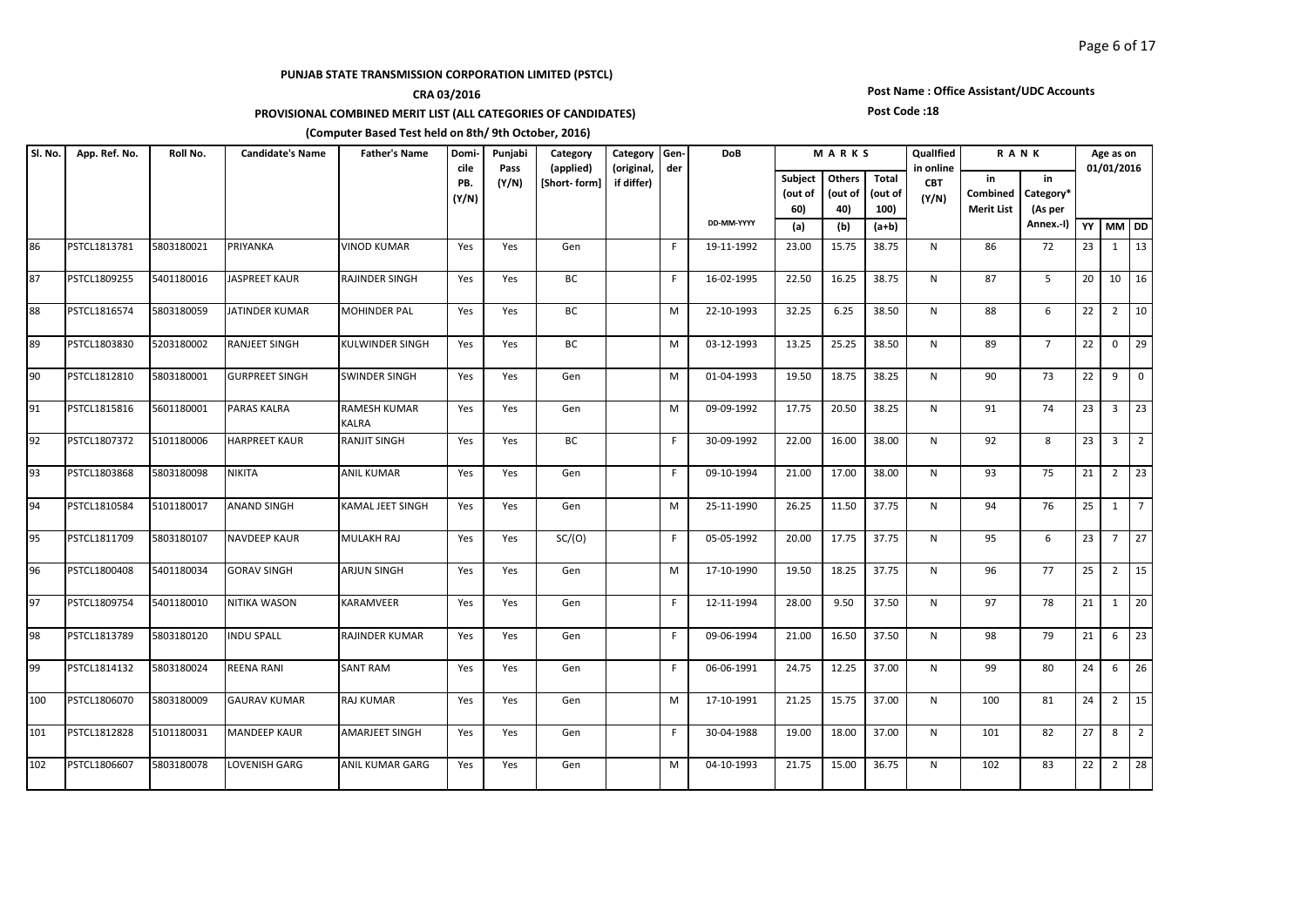## **CRA 03/2016**

**PROVISIONAL COMBINED MERIT LIST (ALL CATEGORIES OF CANDIDATES)** 

#### **(Computer Based Test held on 8th/ 9th October, 2016)**

#### **Subject (out of 60) Others (out of 40) Total (out of 100) (a) (b) (a+b) YY MM DD Candidate's Name Father's Name Domicile PB. (Y/N) Father's Name Domi- Punjabi Pass (Y/N) R A N K Age as on 01/01/2016 in Combined Merit List in Category\* (As per Annex.-I) Category (applied) [Short- form] Category (original, if differ) Gender DoB DD-MM-YYYY M A R K S QualIfied in online CBT (Y/N) Sl. No. App. Ref. No. Roll No.** 103 PSTCL1811018 5203180010 MANDEEP KAUR SURJEET SINGH Yes Yes Gen F 08-04-1982 15.25 21.50 36.75 N 103 84 33 8 24 104 PSTCL1816953 5803180044 RAVINDER KAUR HARBHAJAN SINGH Yes Yes Gen F 13-09-1980 21.00 15.50 36.50 N 104 85 35 3 19 105 PSTCL1815089 5803180118 KULVIR KAUR KANWALJEET SINGH Yes Yes BC F 16-07-1990 17.00 19.50 36.50 N 105 9 25 5 16 106 PSTCL1809060 6001180002 RAJNI BALA KAMAL DEV Yes Yes Gen F 12-02-1993 25.75 10.50 36.25 N 106 86 22 10 20 107 PSTCL1811917 |6102180009 |AMANDEEP ASHOK KUMAR | Yes | Gen | | M | 23-12-1993 | 21.25 | 14.50 | 35.75 | N | 107 | 87 | 22 | 0 | 9 108 PSTCL1805018 5401180037 HARRITY KAPOOR LT. SH SANJEEV KAPOOR Yes | Yes | Gen | | | | 12-09-1993 | 26.25 | 9.25 | 35.50 | N | 108 | 88 | 22 | 3 | 20 109 PSTCL1807165 5303180013 AMANDEEP KAUR GIAN SINGH Yes Yes Gen F F 15-11-1995 17.50 17.75 35.25 N 109 89 20 1 17 110 PSTCL1813862 5803180030 GURPREET KAUR NIRMAL SINGH Yes Yes BC F 19-04-1991 20.25 14.75 35.00 N 110 10 24 8 13 111 PSTCL1811743 5803180041 DEEPIKA SHARMA JANAK RAJ SHARMA Yes Yes Gen F 19-03-1994 16.50 18.50 35.00 N 111 90 21 9 13 112 PSTCL1815701 5303180002 TANYA BHALLA RAMESH CHANDER BHALLA Yes | Yes | Gen | | | | | 23-02-1992 | 20.50 | 14.25 | 34.75 | N | 112 | 91 | 23 | 10 | 9 113 PSTCL1814475 5203180008 HONEY KUMAR RAJ KUMAR Yes Yes Gen M 13-03-1995 19.75 15.00 34.75 N 113 92 20 9 19 114 PSTCL1813050 5803180004 JJASJEET KAUR | AJIT SINGH | Yes | Yes | Gen | | F | 27-04-1980 | 15.25 | 19.50 | 34.75 | N | 114 | 93 | 35 | 8 | 5 115 PSTCL1804071 5502180005 PRABHPREET KAUR SUKHDEV SINGH | Yes | Yes | Gen | | | | 01-04-1992 | 18.75 | 15.50 | 34.25 | N | 115 | 94 |23 | 9 |0 116 PSTCL1816715 5401180013 SHRUTI JASWAL HARMESH SINGH Yes Yes SC/(O) F 22-04-1988 20.25 13.75 34.00 N 116 7 27 8 10 117 PSTCL1806267 S803180084 PRABHJOT SINGH RANJIT SINGH | Yes | Yes | Gen | M | 01-08-1993 | 17.75 | 16.00 | 33.75 | N | 117 | 95 |22 | 5 |0 118 PSTCL1810809 5401180045 NIMRATPAL SINGH SWARN SINGH Yes Yes Gen M 04-10-1992 17.50 16.25 33.75 N 118 96 23 2 28 119 PSTCL1809312 5803180022 PRIYA SINGLA SOM NATH Yes Yes Gen F 19-10-1995 15.00 18.75 33.75 N 119 97 20 2 13

## **Post Name : Office Assistant/UDC Accounts**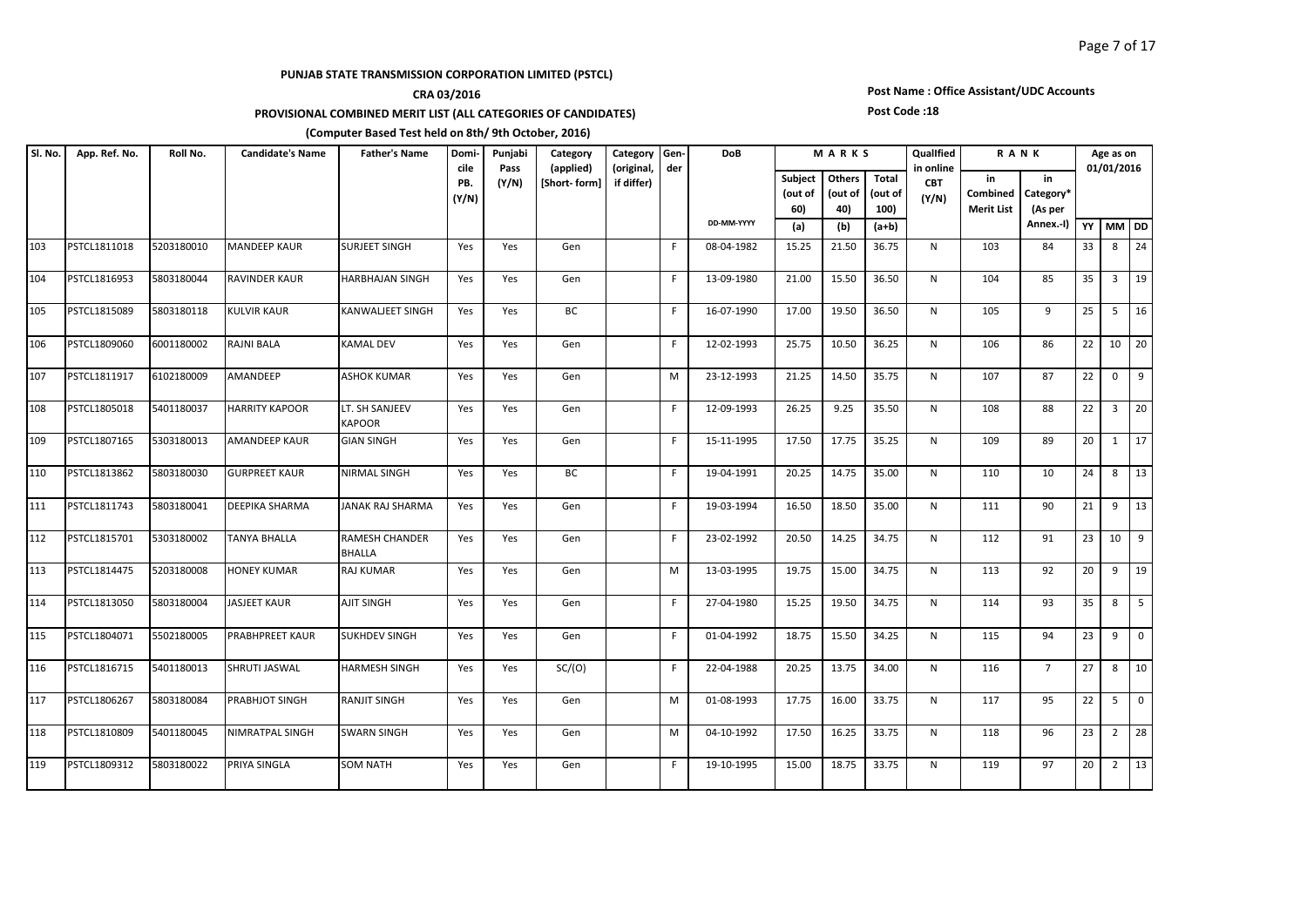## **CRA 03/2016**

**PROVISIONAL COMBINED MERIT LIST (ALL CATEGORIES OF CANDIDATES)** 

#### **(Computer Based Test held on 8th/ 9th October, 2016)**

#### **Subject (out of 60) Others (out of 40) Total (out of 100) (a) (b) (a+b) YY MM DD Candidate's Name Father's Name Domicile PB. (Y/N) Father's Name Domi- Punjabi Pass (Y/N) R A N K Age as on 01/01/2016 in Combined Merit List in Category\* (As per Annex.-I) Category (applied) [Short- form] Category (original, if differ) Gender DoB DD-MM-YYYY M A R K S QualIfied in online CBT (Y/N) Sl. No. App. Ref. No. Roll No.** 120 PSTCL1805815 5303180011 PRADEEP KAUR BHAGWAN SINGH Yes Yes SC/(O) | F|01-07-1984 11.75 21.50 33.25 N | 120 | 8 |31 | 6 |0 121 PSTCL1800707 5803180079 GURVINDER SINGH HUKAM CHAND Yes Yes BC M 06-08-1991 18.25 14.75 33.00 N 121 11 24 4 26 122 PSTCL1813967 5803180087 PRABHJOT KAUR INDERJEET SINGH Yes Yes SC/(O) F 13-01-1994 12.50 20.50 33.00 N 122 9 21 11 19 123 PSTCL1809261 5701180002 SHAGUN NARESH PURI | Yes | Yes | Gen | | M | 18-09-1995 | 20.00 | 12.75 | 32.75 | N | 123 | 98 |20 | 3 |14 124 PSTCL1800807 6102180008 RAHUL KHURANA VIJAY KUMAR Yes Yes Gen M 07-11-1994 18.75 14.00 32.75 N 124 99 21 1 25 125 PSTCL1815350 5401180002 ANSHUL JAIN RUPESH KUMAR JAIN Yes Yes Gen M 03-08-1994 19.25 13.25 32.50 N 125 100 21 4 29 126 PSTCL1807469 5803180116 ANMOL SHARMA WARINDER KUMAR Yes Yes Gen M 15-04-1996 19.00 13.50 32.50 N 126 101 19 8 17 127 PSTCL1809376 5401180023 AANCHAL RAKESH CHHABRA Yes Yes Gen F 06-08-1995 17.50 15.00 32.50 N 127 102 20 4 26 128 PSTCL1813966 5101180022 GUNJAN MADAAN RAJINDER MADAAN Yes Yes Gen H F 14-11-1986 10.00 22.50 32.50 N 128 129 1 18 129 PSTCL1812978 5803180102 RAJESH KUMAR SITA RAM Yes Yes Gen M 10-04-1984 19.00 13.25 32.25 N 129 104 31 8 22 130 PSTCL1805798 5303180022 PRANCY PARDEEP KUMAR No Yes Gen F 13-09-1991 14.50 17.50 32.00 N 130 105 24 3 19 131 PSTCL1809724 5701180003 SAHIL MAHAJAN ASHOK KUMAR GUPTA Yes | Yes | Gen | | | | | | 26-09-1993 | 25.00 | 6.75 | 31.75 | | N | | 131 | | 106 | 22 | 3 | 6 132 PSTCL1809922 5101180004 PARMINDER KAUR SUKHDEV SINGH | Yes | Yes | SC/(MB) | F | 28-11-1993 | 15.50 | 16.25 | 31.75 | N | 132 | 4 |22 | 1 |4 133 PSTCL1814684 5803180063 AARZOO RANI PARDEEP KUMAR Yes Yes BC HF 23-12-1993 14.00 17.75 31.75 N 133 12 22 0 9 134 PSTCL1800797 5901180003 SANDEEP KULWANT\_KUMAR | Yes | Yes | SC/(O) | |F | 28-04-1991 | 16.75 | 14.75 | 31.50 | N | 134 | 10 | 24 | 8 | 4 135 PSTCL1807780 5803180012 YASHMINE B.N.KUMAR Yes Yes Gen F 10-01-1994 14.75 16.75 31.50 N 135 107 21 11 22 136 PSTCL1813242 S803180026 SUNAINA NAGPAL KISHORI LAL NAGPAL Yes Yes Gen | F 01-09-1993 22.00 9.25 31.25 N | 136 | 108 |22 | 4 |0

## **Post Name : Office Assistant/UDC Accounts**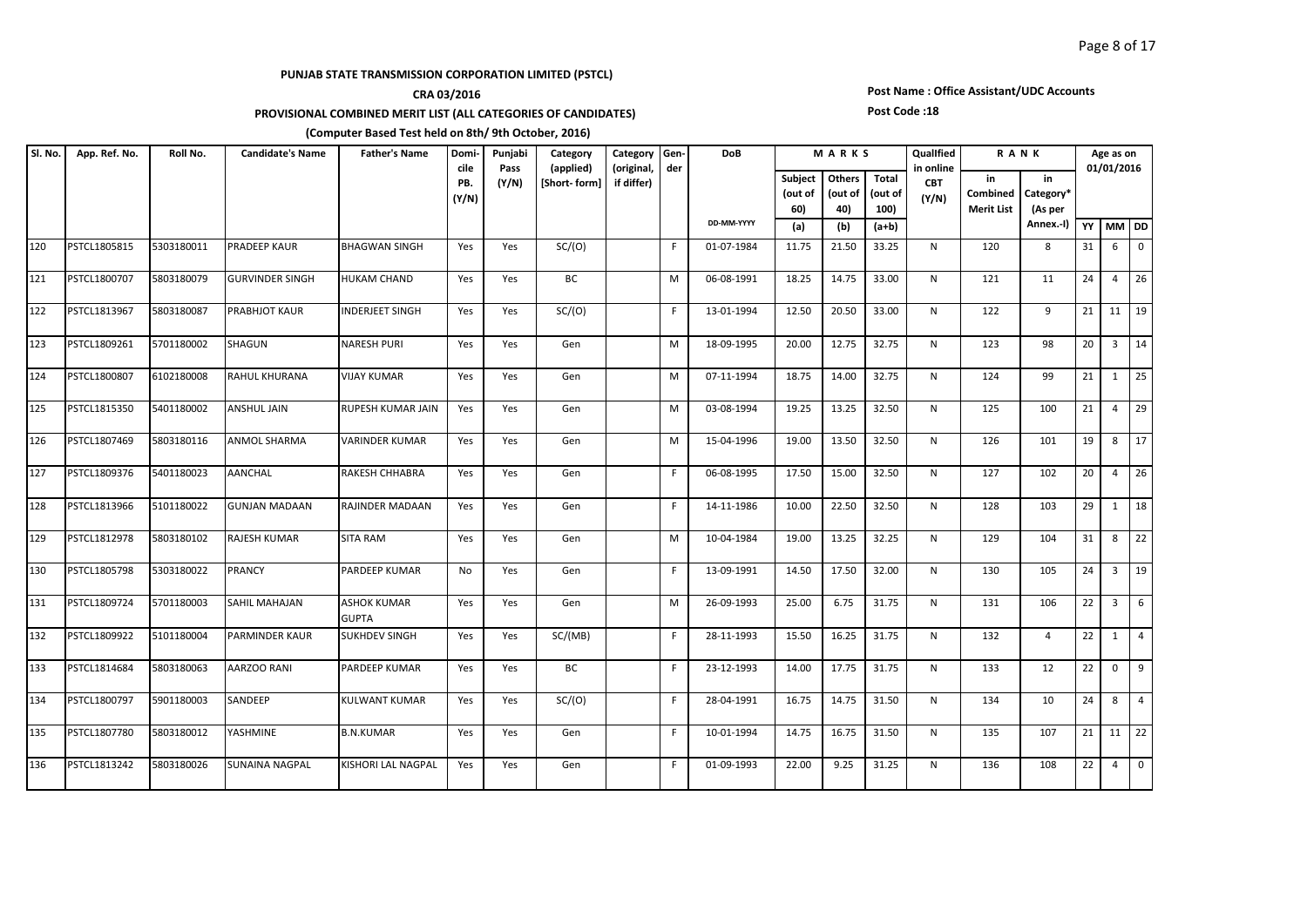## **CRA 03/2016**

**PROVISIONAL COMBINED MERIT LIST (ALL CATEGORIES OF CANDIDATES)** 

#### **(Computer Based Test held on 8th/ 9th October, 2016)**

#### **Subject (out of 60) Others (out of 40) Total (out of 100) (a) (b) (a+b) YY MM DD Candidate's Name Father's Name Domicile PB. (Y/N) Father's Name Domi- Punjabi Pass (Y/N) R A N K Age as on 01/01/2016 in Combined Merit List in Category\* (As per Annex.-I) Category (applied) [Short- form] Category (original, if differ) Gender DoB DD-MM-YYYY M A R K S QualIfied in online CBT (Y/N) Sl. No. App. Ref. No. Roll No.** 137 PSTCL1815792 5803180035 LAKHWINDER KAUR NIRMAL SINGH Yes Yes BC F 16-06-1992 19.75 11.50 31.25 N 137 13 23 6 16 138 PSTCL1812189 6102180013 JASHANPREET SINGH |AVTAR SINGH | Yes | Yes | BC | | | M | 03-10-1995 | 19.75 | 11.50 | 31.25 | N | 138 | 14 |20 | 2 |29 139 PSTCL1808257 5101180027 SUPREET KAUR SATNAM SINGH No Yes Gen F 18-08-1988 17.00 14.25 31.25 N 139 109 27 4 14 140 PSTCL1801582 5502180010 JAIKISHAN CHAWLA KALURAM Yes Yes SC/(O) M 19-02-1988 15.50 15.75 31.25 N 140 11 27 10 13 141 PSTCL1810199 5803180121 RAJINDER SHARMA ASHOK SHARMA Yes Yes Gen F 29-08-1987 15.00 16.25 31.25 N 141 110 28 4 3 142 PSTCL1813705 5401180012 JIWAN JOTI RATAN LAL Yes Yes SC/(O) F 16-03-1993 15.00 16.25 31.25 N 142 12 22 9 16 143 PSTCL1814469 5803180115 RAHUL MANOHAR LAL Yes Yes Gen M 18-02-1993 15.50 15.50 31.00 N 143 111 22 10 14 144 PSTCL1800697 5502180021 MANJINDER KAUR RAGHBIR SINGH Yes Yes SC/(O) F 13-01-1987 10.00 21.00 31.00 N 144 13 28 11 19 145 PSTCL1813458 5401180041 RAMANGOYAL |OM PRAKASH | Yes | Yes | SC/(O) | MI 23-11-1992 | 21.25 | 9.50 | 30.75 | N | 145 | 14 |23 | 1 |9 146 PSTCL1800743 5101180011 SAHILDEEP SINGH JASWINDER SINGH Yes Yes BC M 17-10-1991 16.75 14.00 30.75 N 146 15 24 2 15 147 PSTCL1813432 S803180025 BHAVNA SHARMA |INDER DEV SHARMA | Yes | Yes | Gen | | | | | | 23-12-1995 | 13.75 | 17.00 | 30.75 | N | 147 | 112 | 20 | 0 | 9 148 PSTCL1807131 5803180014 BALWINDER SINGH CHARANJIT SINGH Yes Yes Gen M 16-10-1982 17.50 13.00 30.50 N 148 113 33 2 16 149 PSTCL1801202 6102180002 DINESH KUMAR AHUJA RAJINDER KUMAR AHUJA Yes Yes Gen M 07-11-1993 15.50 15.00 30.50 N 149 114 22 1 25 150 PSTCL1810469 5803180114 SARABJEET KAUR INDERPAL SINGH Yes Yes Gen F 05-05-1997 15.50 15.00 30.50 N 150 115 18 7 27 151 PSTCL1816569 6102180012 VISHAL GARG MALKIT KUMAR Yes Yes Gen M 31-07-1996 13.75 16.75 30.50 N 151 116 19 5 1 152 PSTCL1808845 5803180067 TANVI KAUSHAL YOGINDER KAUSHAL Yes Yes Gen F 08-03-1995 22.50 7.75 30.25 N 152 117 20 9 24 153 PSTCL1812598 5303180021 MANPREET KAUR |JAGDEV SINGH | Yes | Yes | SC/(O) | | F | 24-04-1992 | 20.50 | 9.75 | 30.25 | N | 153 | 15 |23 | 8 |8

# **Post Name : Office Assistant/UDC Accounts**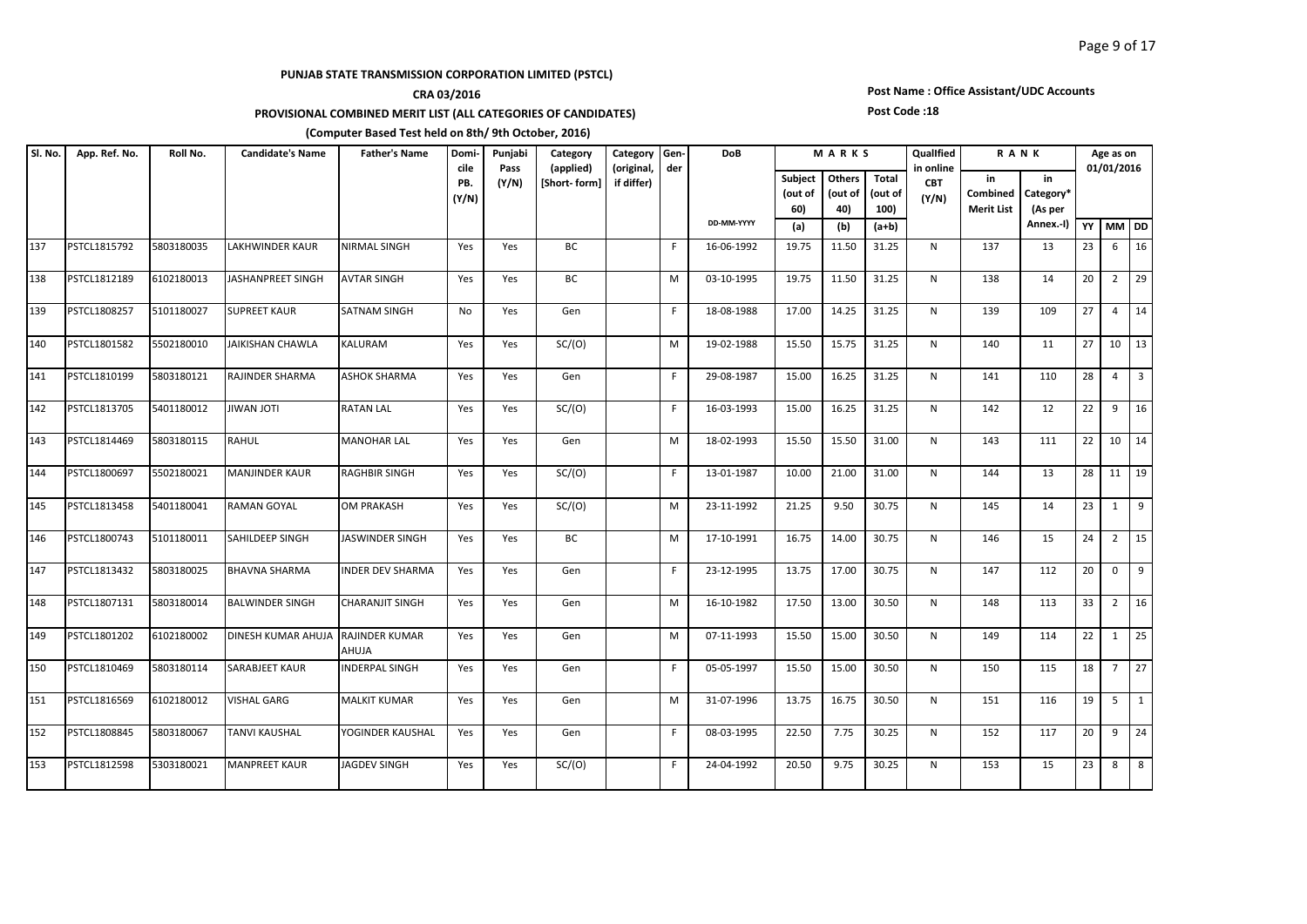### **CRA 03/2016**

**PROVISIONAL COMBINED MERIT LIST (ALL CATEGORIES OF CANDIDATES)** 

#### **(Computer Based Test held on 8th/ 9th October, 2016)**

#### **Subject (out of 60) Others (out of 40) Total (out of 100) (a) (b) (a+b) YY MM DD Candidate's Name Father's Name Domicile PB. (Y/N) Father's Name Domi- Punjabi Pass (Y/N) R A N K Age as on 01/01/2016 in Combined Merit List in Category\* (As per Annex.-I) Category (applied) [Short- form] Category (original, if differ) Gender DoB DD-MM-YYYY M A R K S QualIfied in online CBT (Y/N) Sl. No. App. Ref. No. Roll No.** 154 PSTCL1808604 5101180014 RASHMI SUBASH Yes | Yes | Gen | F | 16-10-1993 | 17.00 | 13.25 | 30.25 | N | 154 | 118 | 22 | 2 | 16 155 PSTCL1815069 5803180113 DIKSHA KALRA MAHINDER PAL Yes Yes Gen F 21-04-1995 14.25 16.00 30.25 N 155 119 20 8 11 156 PSTCL1803077 5101180028 HARPREET SINGH TEJINDER SINGH Yes Yes SC/(O) M M 12-12-1993 13.25 17.00 30.25 N 156 16 22 0 20 157 PSTCL1811698 5401180042 PANKAJ RANI JAGDISH KUMAR Yes Yes SC/(O) F 21-07-1992 9.00 21.25 30.25 N 157 17 23 5 11 158 PSTCL1805909 5803180109 MONIKA SHARMA MANINDER KUMAR Yes Yes Gen F F 09-10-1992 19.75 10.00 29.75 N 158 120 23 2 23 159 PSTCL1802274 5101180016 ANJALI VERMA DARSHAN KUMAR Yes Yes Gen F 29-08-1991 18.25 11.50 29.75 N 159 121 24 4 3 160 PSTCL1812834 5803180051 SUNMEET SINGH SWINDER SINGH Yes Yes Gen M M 01-04-1993 14.50 15.25 29.75 N 160 122 22 9 0 161 PSTCL1801941 5303180003 PANKAJ PREET SINGH KULDIP SINGH Yes Yes SC/(O) M M 07-05-1991 15.25 14.25 29.50 N 161 18 24 7 25 162 PSTCL1816428 5203180011 MANPREET KAUR MALKIT SINGH | Yes | Yes | BC | | | | 26-10-1992 | 15.25 | 14.25 | 29.50 | N | 162 | 16 |23 | 2 | 6 163 PSTCL1804223 5101180010 SAKSHI CHOPRA MAHESH CHOPRA Yes Yes Gen F 17-07-1993 9.50 19.50 29.00 N 163 123 22 5 15 164 PSTCL1817065 5803180069 KANICA GUPTA AVINASH GUPTA Yes Yes Gen F 14-10-1995 14.25 14.25 28.50 N 164 124 20 2 18 165 PSTCL1805303 5303180005 ASHWINI KUMAR KRISHAN KUMAR Yes Yes Gen M M 09-11-1990 12.50 16.00 28.50 N 165 125 25 1 23 166 PSTCL1812364 5803180058 BALJEET SINGH KULDEEP SINGH Yes Yes BC M 17-03-1995 12.25 16.25 28.50 N 166 17 20 9 15 167 PSTCL1816587 5303180015 JASPREET KAUR CHARANJIT SINGH Yes Yes Gen F F 20-01-1992 11.50 17.00 28.50 N 167 126 23 11 12 168 PSTCL1800349 [5401180049 |SAGUN<code>CHHABRA |</code>KRISHAN<code>LAL |</code>Yes | Yes | Gen | M | 31-12-1992 | 19.25 | 9.00 | 28.25 | N | 168 | 127 | 23 | 0 | 1 169 PSTCL1804325 5803180066 ISHA ARORA SUBHASH ARORA Yes Yes Gen F 17-04-1991 16.50 11.75 28.25 N 169 128 24 8 15 170 PSTCL1814309 5803180105 SAVITA KAUNDAL JAI KARAN Yes Yes Gen F 12-12-1993 9.50 18.75 28.25 N 170 129 22 0 20

# **Post Name : Office Assistant/UDC Accounts**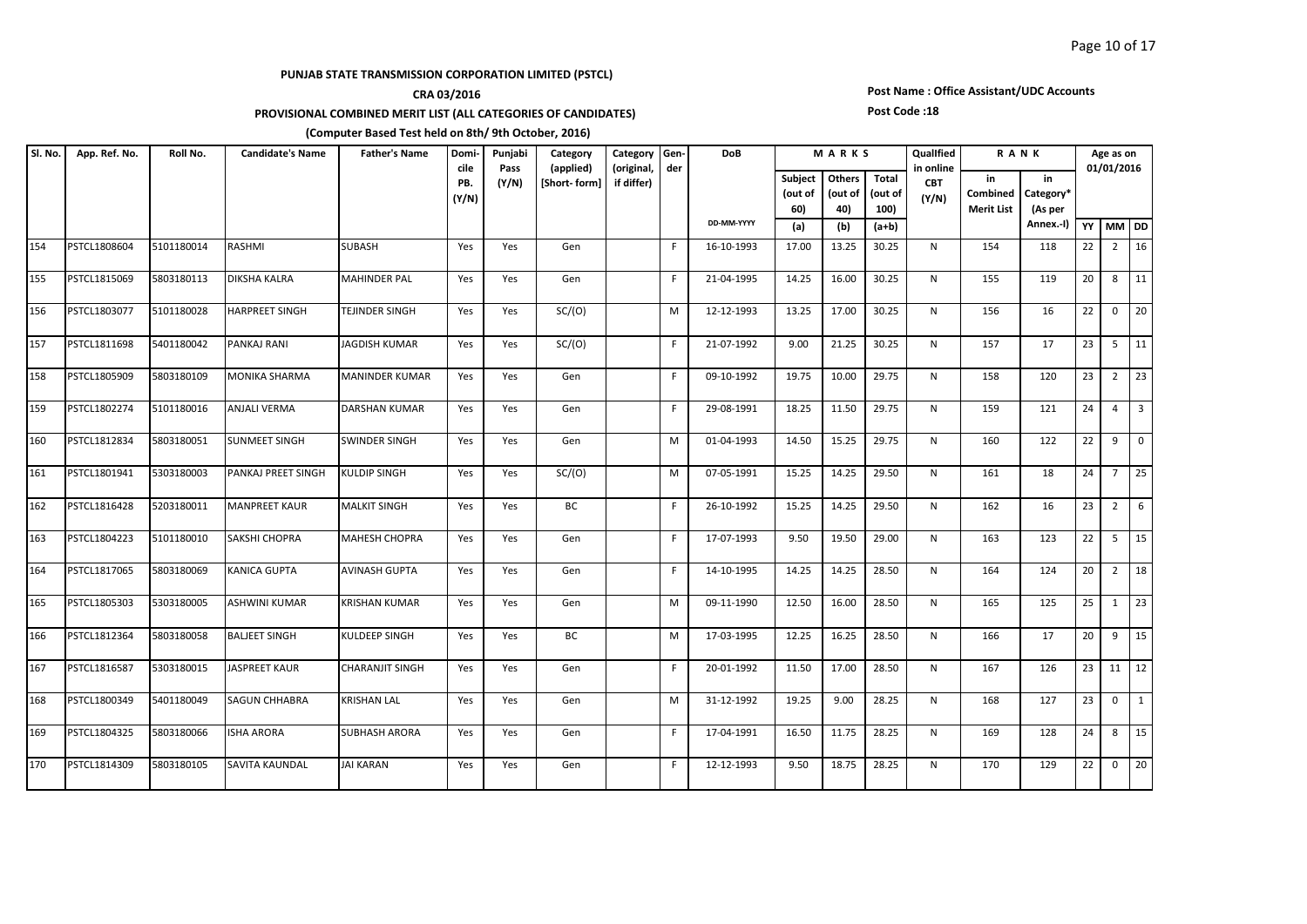## **CRA 03/2016**

**PROVISIONAL COMBINED MERIT LIST (ALL CATEGORIES OF CANDIDATES)** 

#### **(Computer Based Test held on 8th/ 9th October, 2016)**

#### **Subject (out of 60) Others (out of 40) Total (out of 100) (a) (b) (a+b) YY MM DD Candidate's Name Father's Name Domicile PB. (Y/N) Father's Name Domi- Punjabi Pass (Y/N) R A N K Age as on 01/01/2016 in Combined Merit List in Category\* (As per Annex.-I) Category (applied) [Short- form] Category (original, if differ) Gender DoB DD-MM-YYYY M A R K S QualIfied in online CBT (Y/N) Sl. No. App. Ref. No. Roll No.** 171 PSTCL1809767 5803180085 NANCY BANSAL PARMOD BANSAL Yes Yes Gen F 10-03-1993 18.00 10.00 28.00 N 171 130 22 9 22 172 PSTCL1807668 5303180018 CHETAN SHARMA AVIKAL SHARMA Yes Yes Gen M M 04-03-1996 18.00 9.75 27.75 N 172 131 19 9 28 173 PSTCL1801528 5401180039 NISHA SHARMA PAWAN KUMAR Yes Yes Gen F 09-01-1996 15.75 12.00 27.75 N 173 132 19 11 23 174 PSTCL1802987 S803180088 NAVJITSINGH CHARANJITSINGH | Yes | Yes | BC | M | 01-08-1993 | 6.00 | 21.75 | 27.75 | N | 174 | 18 | 22 | 5 | 0 175 PSTCL1809080 5803180010 RISHU RANI VINOD KUMAR Yes Yes BC F 20-02-1993 16.25 11.25 27.50 N 175 19 22 10 12 176 PSTCL1801598 5502180023 JJATINDER SINGH SWARN SINGH | Yes | Yes | Gen | M | 27-10-1988 | 18.00 | 9.00 | 27.00 | N | 176 | 133 |27 | 2 | 5 177 PSTCL1805742 5803180027 SHIVANI WADHWA SATISH KUMAR Yes Yes Gen F 09-01-1994 16.00 10.50 26.50 N 177 134 21 11 23 178 PSTCL1812043 5803180040 GLORIA SUBHASH CHAND Yes Yes Gen | | | F 04-07-1995 | 15.75 | 10.75 | 26.50 | N | 178 | 135 | 20 | 5 | 28 179 PSTCL1806709 5803180108 SUKHWINDER SINGH RAJ KUMAR Yes Yes Gen M 13-10-1991 16.75 9.50 26.25 N 179 136 24 2 19 180 PSTCL1811851 5901180002 AMARJIT<code>KAUR MAKHAN</code> SINGH Yes Yes SC/(O) F F 19-01-1991 16.25 10.00 26.25 N 180 19 24 11 13 181 PSTCL1807364 5502180016 ARSHDEEP SINGH HARMINDER SINGH Yes Yes SC/(O) M M 14-11-1991 15.00 11.25 26.25 N 181 20 24 1 18 182 PSTCL1804963 S803180045 RASHPINDER KAUR JAGDISH SINGH | Yes | Yes | Gen | | | | 01-03-1995 | 13.75 | 12.50 | 26.25 | N | 182 | 137 | 20 | 10 | 0 183 PSTCL1813573 6001180003 GURPINDER SINGH DHILLON JASWANT SINGH DHILLON Yes Yes Gen M 07-02-1994 13.00 13.25 26.25 N 183 138 21 10 25 184 PSTCL1812821 5502180004 JYOTI MEHRA GABBAR SINGH Yes Yes Gen F 15-10-1994 14.00 12.00 26.00 N 184 139 21 2 17 185 PSTCL1813024 6001180005 RITA RANI MANKU RAM |Yes Yes SC/(O) | |F |16-01-1993 |13.25 |12.75 |26.00 | N | 185 | 21 |22 |11 |16 186 PSTCL1812315 5502180019 CHETNA GIRDHARI LAL Yes Yes SC/(O) F 12-08-1990 11.75 14.25 26.00 N 186 22 25 4 20 187 PSTCL1815338 5601180002 PRAGYA<code>KATARIA AJAY</code> KUMAR No Yes Gen F F 27-11-1988 17.75 8.00 25.75 N 187 140 27 1 5

# **Post Name : Office Assistant/UDC Accounts**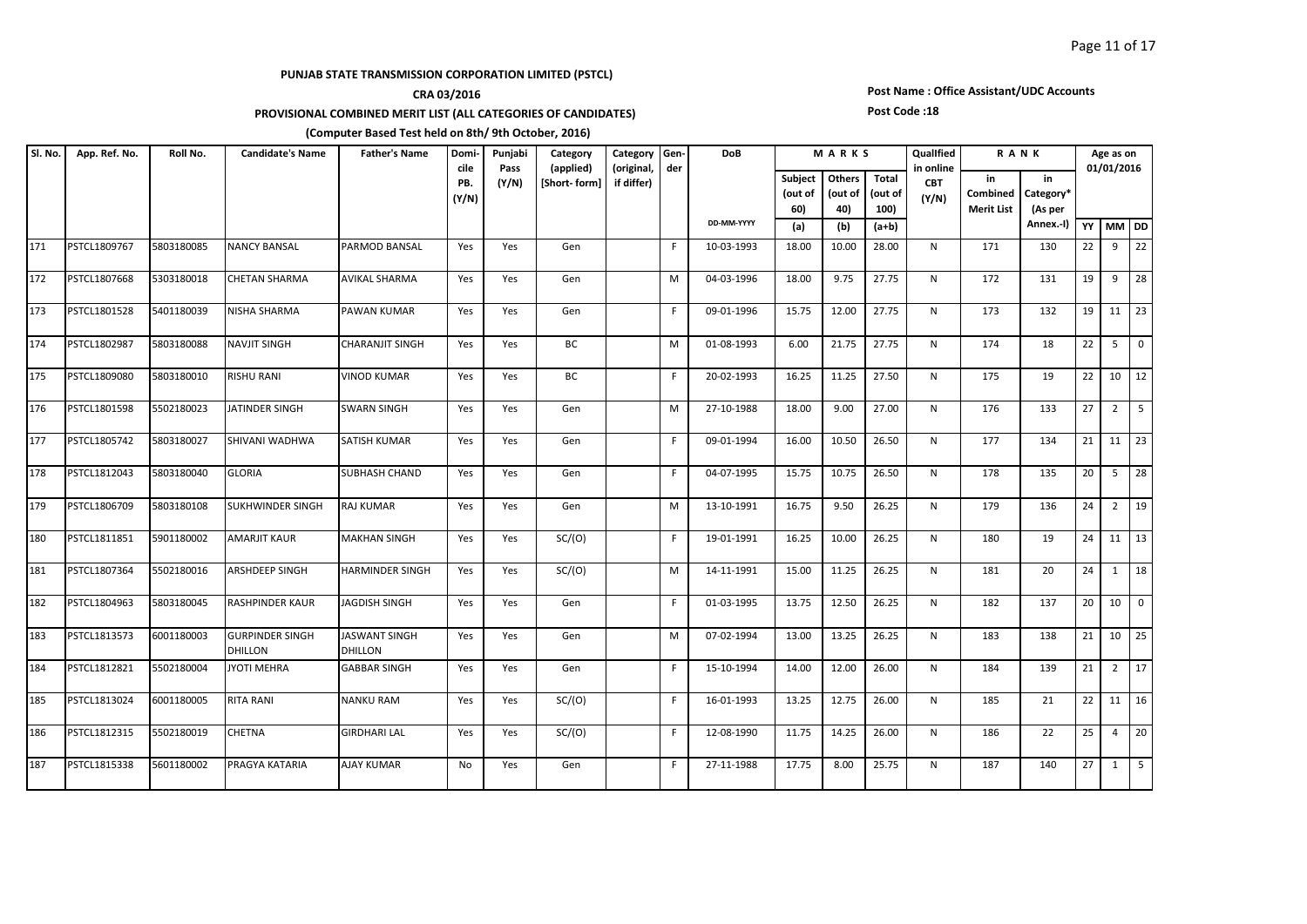## **CRA 03/2016**

**PROVISIONAL COMBINED MERIT LIST (ALL CATEGORIES OF CANDIDATES)** 

#### **(Computer Based Test held on 8th/ 9th October, 2016)**

#### **Subject (out of 60) Others (out of 40) Total (out of 100) (a) (b) (a+b) YY MM DD Candidate's Name Father's Name Domicile PB. (Y/N) Father's Name Domi- Punjabi Pass (Y/N) R A N K Age as on 01/01/2016 in Combined Merit List in Category\* (As per Annex.-I) Category (applied) [Short- form] Category (original, if differ) Gender DoB DD-MM-YYYY M A R K S QualIfied in online CBT (Y/N) Sl. No. App. Ref. No. Roll No.** 188 PSTCL1814822 5401180004 PARVEEN KUMARI PIARE LAL | Yes | Yes | SC/(O) | | F | 26-08-1984 | 15.50 | 10.25 | 25.75 | N | 188 | 23 | 31 | 4 | 6 189 PSTCL1815984 5803180064 PREETI RAM UDIT Yes Yes SC/(O) F 18-01-1994 9.75 16.00 25.75 N 189 24 21 11 14 190 PSTCL1810794 5803180065 VICKY KUMAR JAGDISH LAL Yes Yes Gen M 06-08-1994 17.50 7.75 25.25 N 190 141 21 4 26 191 PSTCL1803598 5101180035 GURPREET KAUR SUKHCHAIN SINGH Yes Yes Gen F 21-12-1989 11.50 13.75 25.25 N 191 142 26 0 11 192 PSTCL1807060 5701180001 NARINDER KUMAR MAHINDER PAL Yes Yes BC M M 01-08-1982 20.00 5.00 25.00 N 192 20 33 5 193 PSTCL1802105 6102180005 AMANPREET KAUR ZORA SINGH Yes Yes SC/(O) F 09-04-1993 12.25 12.75 25.00 N 193 25 22 8 23 194 PSTCL1804960 5203180003 MANPREET KAUR SINGARA SINGH Yes Yes Gen F 20-12-1995 11.25 13.75 25.00 N 194 143 20 0 12 195 PSTCL1815790 5803180013 DISHA ANEJA MADAN LAL ANEJA Yes Yes Gen F 18-01-1995 8.50 16.50 25.00 N 195 144 20 11 14 196 PSTCL1808356 5803180076 KARAMJEET KAUR HARJEET SINGH Yes Yes Gen F 09-09-1994 13.25 11.50 24.75 N 196 145 21 3 23 197 PSTCL1808657 5401180031 NAVJOT KAUR KULTAR SINGH Yes Yes BC F F 15-05-1995 18.75 5.75 24.50 N 197 21 20 7 17 198 PSTCL1811796 5401180026 IMANDEEP KAUR HARPAL SINGH Yes Yes Gen F 20-01-1993 14.00 10.50 24.50 N 198 146 22 11 12 199 PSTCL1815742 5502180009 NAVPREET\_KAUR PARVINDER\_SINGH Yes Yes Gen | F| 24-04-1992 |11.50 |13.00 |24.50 | N | 199 | 147 |23 | 8 |8 200 PSTCL1815056 5803180075 TAMANNA ROSHAN<code>LAL</code> SINGLA Yes Yes Gen F F 06-02-1990 10.50 14.00 24.50 N 200 148 25 10 26 201 PSTCL1806867 5803180086 YADWINDER SINGH PANNU HARBHAJAN SINGH PANNU Yes | Yes | Gen | | | | | | 08-05-1988 | 8.75 | 15.75 | 24.50 | N | | 201 | | 149 | 27 | 7 | 24 202 PSTCL1814872 5401180005 NEHA JJOGINDER PAUL Yes Yes Gen | F| 01-09-1991 | 15.25 | 9.00 | 24.25 | N | 202 | 150 | 24 | 4 | 0 203 PSTCL1809671 5803180018 SHIVALI ASHOK KUMAR GOYAL Yes Yes Gen | F 01-09-1993 14.00 10.25 24.25 N 203 151 22 4 0 204 PSTCL1810753 5401180006 RAJNI ASHWANI<code>KUMAR |</code> Yes Yes Gen | | | F | 05-03-1995 | 13.00 | 11.25 | 24.25 | N | 204 | 152 | 20 | 9 | 27

# **Post Name : Office Assistant/UDC Accounts**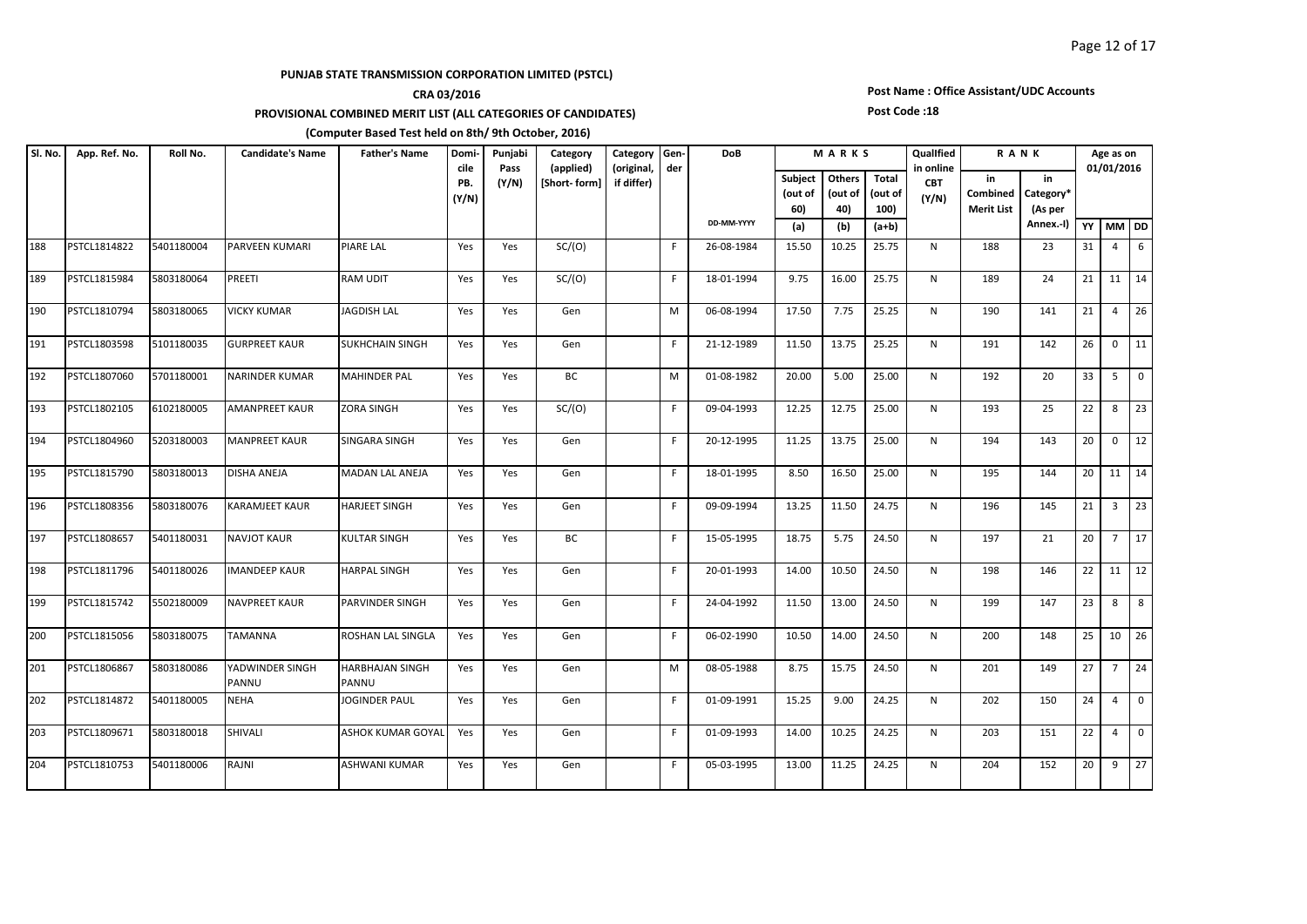## **CRA 03/2016**

**PROVISIONAL COMBINED MERIT LIST (ALL CATEGORIES OF CANDIDATES)** 

#### **(Computer Based Test held on 8th/ 9th October, 2016)**

#### **Subject (out of 60) Others (out of 40) Total (out of 100) (a) (b) (a+b) YY MM DD Candidate's Name Father's Name Domicile PB. (Y/N) Father's Name Domi- Punjabi Pass (Y/N) R A N K Age as on 01/01/2016 in Combined Merit List in Category\* (As per Annex.-I) Category (applied) [Short- form] Category (original, if differ) Gender DoB DD-MM-YYYY M A R K S QualIfied in online CBT (Y/N) Sl. No. App. Ref. No. Roll No.** 205 PSTCL1812292 5502180011 DEEPAK SINGLA MAHAVIR PRASHAD Yes Yes Gen M 17-01-1989 17.50 6.50 24.00 N 205 153 26 11 15 206 PSTCL1816837 5401180030 |KHUSHBOO THAKUR DASS | Yes | SC/(MB) | | F | 12-11-1990 | 13.50 | 10.50 | 24.00 | N | 206 | 5 | 25 | 1 | 20 207 PSTCL1809354 5803180055 PRINCE SHAM LAL Yes Yes Gen | |M | 14-08-1991 | 11.25 | 12.75 | 24.00 | N | 207 | 154 | 24 | 4 | 18 208 PSTCL1814017 5401180029 RANJANA KUMARI SHAM SINGH | Yes | Yes | SC/(O) | | | | | 01-08-1994 | 17.50 | 6.25 | 23.75 | N | 208 | 26 |21 | 5 |0 209 PSTCL1808204 5502180014 TANVI BHAGAT SUMAN KUMAR BHAGAT No | Yes | Gen | | | | | 21-10-1990 | 14.50 | 8.75 | 23.25 | N | 209 | 155 | 25 | 2 | 11 210 PSTCL1801193 5303180009 SANDEEP KAUR KESAR SINGH | No | Yes | Gen | F | 23-03-1992 | 10.75 | 12.50 | 23.25 |  N |  210 |  156 | 23 | 9 | 9 211 PSTCL1802169 5401180051 YOGESH NARAYAN PASSI PREM DUTT PASSI | Yes | Yes | Gen | | | | M | 29-09-1988 | 10.00 | 13.25 | 23.25 | N | 211 | 157 | 27 | 3 | 3 212 PSTCL1816228 5101180030 |MOHIT DHAWAN |VIJAY | Yes Yes Gen | | | M | 19-07-1988 | 15.50 | 7.50 | 23.00 | N | 212 | 158 |27 | 5 |13 213 PSTCL1816159 5803180112 RITU ROOPRAI HARINDER SINGH | Yes | Yes | BC | | F | 12-09-1992 | 13.75 | 9.25 | 23.00 | N | 213 | 22 | 23 | 3 | 20 214 PSTCL1815708 5401180036 PARVINDER SINGH HARBIR SINGH | Yes | Yes | Gen | | | |M | 13-07-1994 | 13.25 | 9.75 | 23.00 | N | 214 | 159 |21 | 5 |19 215 PSTCL1808030 6001180001 MEGHA HEMANT KUMAR | Yes | Yes | Gen | | | F | 20-05-1994 | 10.75 | 12.25 | 23.00 | N | 215 | 160 |21 | 7 |12 216 PSTCL1815656 5101180020 CHANDEEP\_SINGH BALDEV\_SINGH | Yes | Yes | Gen | M | 24-04-1990 | 17.75 | 5.00 | 22.75 | N | 216 | 161 |25 | 8 | 8 217 PSTCL1816607 5401180027 JUGAL KISHORE HARNAM DASS | Yes | Sc/(O) | | M | 15-09-1991 | 8.00 | 14.75 | 22.75 | N | 217 | 27 | 24 | 3 | 17 218 PSTCL1804465 5401180017 KANWALPREET KAUR DALJIT SINGH Yes Yes BC F 03-07-1992 5.50 17.25 22.75 N 218 23 23 5 29 219 PSTCL1805404 5303180010 PRABHJOT KAUR HARKEWAL SINGH Yes Yes SC/(O) F 03-06-1994 11.75 10.75 22.50 N 219 28 21 6 29 220 PSTCL1803962 5101180005 SHEFFALY BEDI RAMESH KUMAR Yes Yes Gen F F 20-10-1990 10.00 12.50 2.50 N 220 162 25 2 12 221 PSTCL1807828 5303180016 NAVREET KAUR BHINDER SAWINDER SINGH BHINDER Yes | Yes | Gen | | | | 17-10-1984 | 9.50 | 13.00 | 22.50 | N | 221 | 163 |31 | 2 |15

# **Post Name : Office Assistant/UDC Accounts**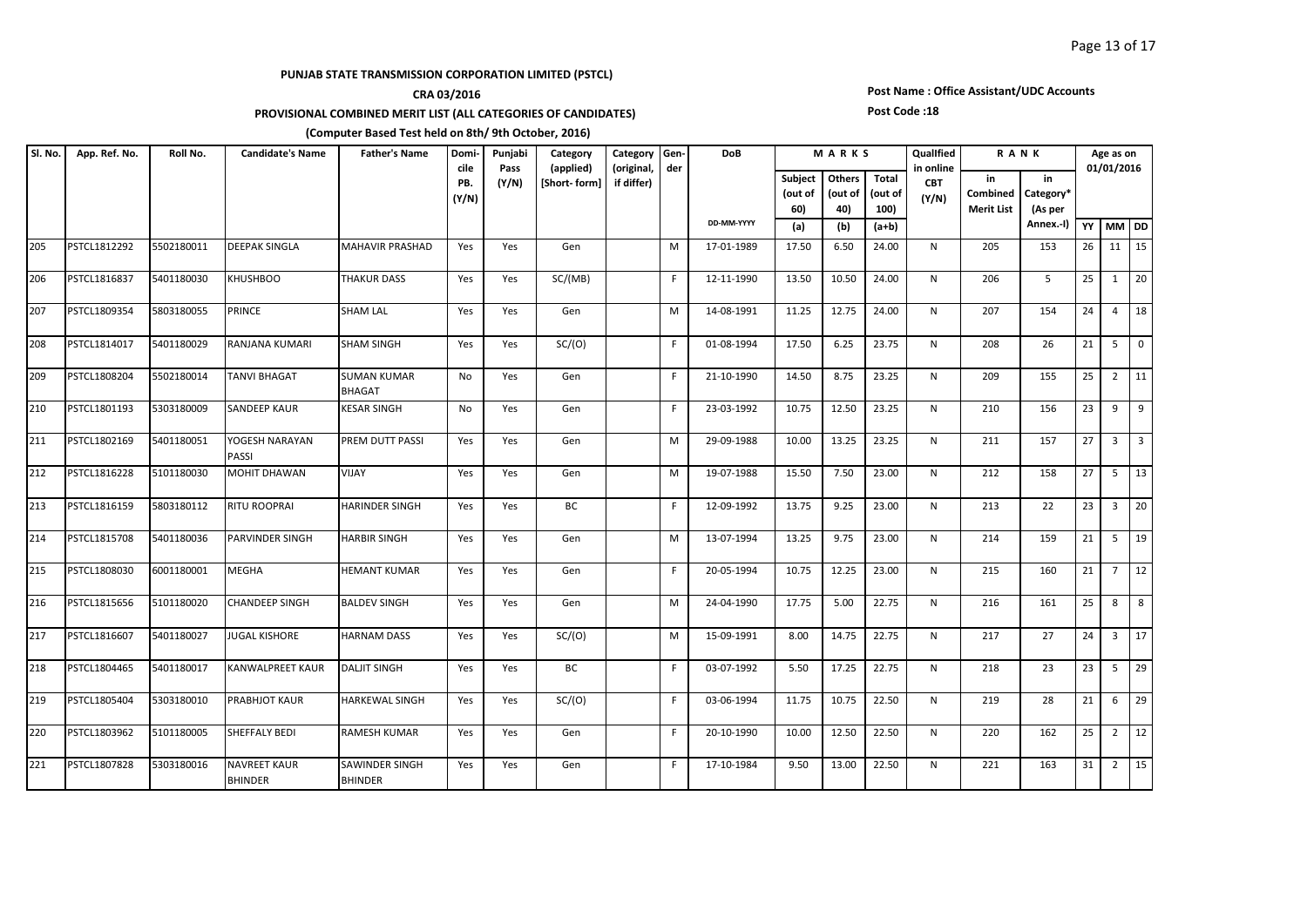## **CRA 03/2016**

**PROVISIONAL COMBINED MERIT LIST (ALL CATEGORIES OF CANDIDATES)** 

#### **(Computer Based Test held on 8th/ 9th October, 2016)**

#### **Subject (out of 60) Others (out of 40) Total (out of 100) (a) (b) (a+b) YY MM DD Candidate's Name Father's Name Domicile PB. (Y/N) Father's Name Domi- Punjabi Pass (Y/N) R A N K Age as on 01/01/2016 in Combined Merit List in Category\* (As per Annex.-I) Category (applied) [Short- form] Category (original, if differ) Gender DoB DD-MM-YYYY M A R K S QualIfied in online CBT (Y/N) Sl. No. App. Ref. No. Roll No.** 222 PSTCL1806739 5401180048 MONIKA RAMESH KUMAR Yes Yes SC/(O) | F 22-01-1992 13.00 9.25 22.25 N 222 222 29 23 11 10 223 PSTCL1815303 5101180008 |AKASH GAURAV CHARAN DASS | Yes | SC/(MB) | | M | 28-03-1984 | 9.25 | 13.00 | 22.25 | N | 223 | 6 | 31 | 9 | 4 224 PSTCL1802117 5101180023 NAVDEEP KAUR KASHMIR SINGH Yes Yes Gen | F| 01-11-1991 | 10.75 | 11.25 | 22.00 | N | 224 | 164 | 24 | 2 | 0 225 PSTCL1816222 S803180023 SAHILCHAUHAN RAJINDER KUMAR Yes Yes BC M M 26-10-1993 12.00 9.75 21.75 N 225 24 22 26 226 PSTCL1815113 5101180009 RAHUL SHARMA GANESH DUTT SHARMA Yes Yes Gen M 14-04-1990 13.75 7.75 21.50 N 226 165 25 8 18 227 PSTCL1813304 5101180013 GURPREET SINGH DARSHAN SINGH | Yes | Yes | Gen | | |M | 08-11-1991 | 12.00 | 9.50 | 21.50 | N | 227 | 166 |24 | 1 |24 228 PSTCL1816360 5803180006 PREETI HEM RAJ Yes Yes BC F 05-07-1993 10.25 11.25 21.50 N 228 25 22 5 27 229 PSTCL1810030 5401180001 RAJESH SAGGAR WINOD SAGGAR Yes Yes Gen M M 27-12-1990 12.50 8.75 21.25 N 229 167 25 0 5 230 PSTCL1806909 5101180036 MEHAK ARORA SATINDER ARORA Yes Yes Gen F F 04-06-1994 12.75 8.25 21.00 N 230 168 21 6 28 231 PSTCL1804589 5803180119 ANJALITIWARI |HARISHTIWARI |Yes |Yes | Gen | |F |27-01-1996 |12.25 |8.75 |21.00 | N | 231 | 169 |19 |11 |5 232 PSTCL1813609 5803180106 TARUN KUMAR TIRATH RAM Yes Yes Gen M 09-11-1992 8.75 11.75 20.50 N 232 170 23 1 23 233 PSTCL1806046 5203180009 KULJEET SINGH GURJEET SINGH | Yes | Yes | Gen |  | M | 06-09-1989 | 6.25 | 14.25 | 20.50 |  N |  233 |  171 | 26 | 3 | 26 234 PSTCL1800352 5303180004 GURPREET KAUR KRISHAN SINGH Yes Yes BC F 17-09-1988 9.25 11.00 20.25 N 234 26 27 3 15 235 PSTCL1815666 5401180022 SAHILCHAWLA ASHOK CHAWLA | Yes | Yes | Gen | M | 22-06-1994 | 10.00 | 10.00 | 20.00 | N | 235 | 172 |21 | 6 |10 236 PSTCL1808495 5803180071 |AMANPREET DESWAL |DEVINDER SINGH | Yes | Gen | | | F | 17-12-1995 | 8.00 | 11.50 | 19.50 | N | 236 | 173 | 20 | 0 | 15 237 PSTCL1808484 5803180062 VISHAL SAROJ KUMAR Yes Yes Gen M 08-03-1995 10.50 8.75 19.25 N 237 174 20 9 24 238 PSTCL1815326 6102180007 GAURAV GARG DHARMPAL GARG Yes Yes Gen M 18-12-1994 7.25 12.00 19.25 N 238 175 21 0 14

# **Post Name : Office Assistant/UDC Accounts**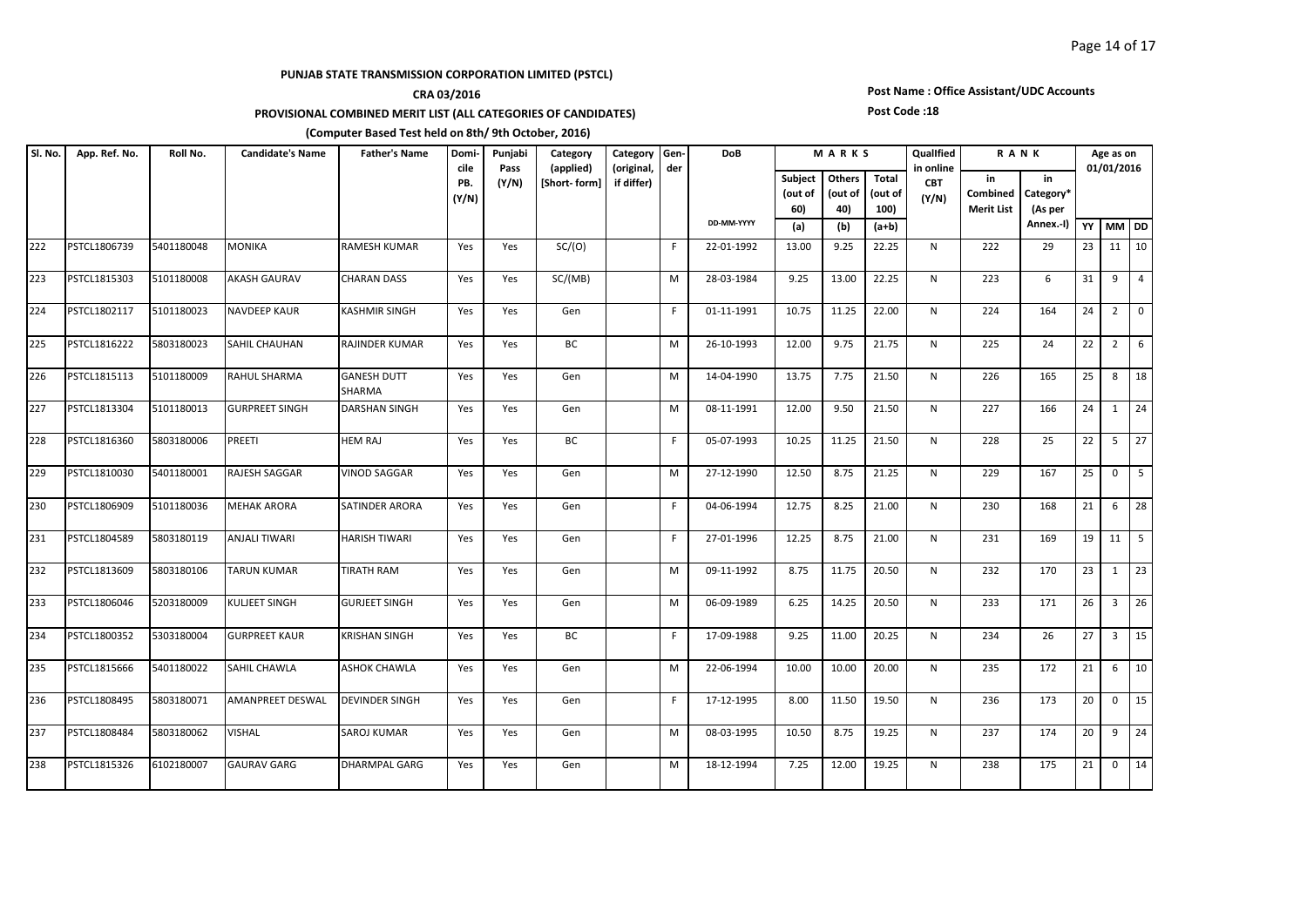## **CRA 03/2016**

**PROVISIONAL COMBINED MERIT LIST (ALL CATEGORIES OF CANDIDATES)** 

#### **(Computer Based Test held on 8th/ 9th October, 2016)**

#### **Subject (out of 60) Others (out of 40) Total (out of 100) (a) (b) (a+b) YY MM DD Candidate's Name Father's Name Domicile PB. (Y/N) Father's Name Domi- Punjabi Pass (Y/N) R A N K Age as on 01/01/2016 in Combined Merit List in Category\* (As per Annex.-I) Category (applied) [Short- form] Category (original, if differ) Gender DoB DD-MM-YYYY M A R K S QualIfied in online CBT (Y/N) Sl. No. App. Ref. No. Roll No.** 239 PSTCL1806636 S803180074 RUPINDER KAUR RAM CHANDER Yes Yes SC/(O) | F| 05-06-1994 | 15.00 | 3.75 | 18.75 | N | 239 | 30 | 21 | 6 | 27 240 PSTCL1809612 5502180007 |AMANDEEP KAUR SATPAL SINGH | Yes | Yes | SC/(O) | | | | | | 29-10-1986 | 7.25 | 11.50 | 18.75 | N | 240 | 31 |29 | 2 | 3 241 PSTCL1813938 5101180032 REETIKA SODHI VARINDER PAL SODHI Yes Yes Gen F 17-02-1989 9.25 9.00 18.25 N 241 176 26 10 15 242 PSTCL1811003 5803180036 JYOTIRANI SITURAM Yes Yes SC/(MB) F [ 22-05-1995 | 6.50 | 11.50 | 18.00 | N | 242 | 7 |20 | 7 |10 243 PSTCL1810856 5701180004 RANJIT KUMAR SURAT SINGH Yes Yes SC/(O) M 25-02-1990 5.25 12.50 17.75 N 243 32 25 10 7 244 PSTCL1816369 6001180009 NIDHI PRAHLAD<code>KUMAR |</code>Yes | Yes | BC | |F | 23-01-1994 | 10.00 | 7.25 | 17.25 | N | 244 | 27 |21 |11 |9 245 PSTCL1809297 5401180033 RADHIKA PARKASH Yes Yes BC | F 21-08-1994 |15.75 |1.25 |17.00 | N | 245 | 28 |21 |4 |11 246 PSTCL1801257 6001180008 KULWINDER KAUR KAMAL SINGH Yes Yes SC/(O) | F| 08-03-1993 8.75 | 8.00 | 16.75 | N | 246 | 33 | 22 | 9 | 24 247 PSTCL1815009 5401180044 DHARA KAPUR VINOD KAPUR Yes Yes Gen F 18-08-1994 10.00 6.25 16.25 N 247 177 21 4 14 248 PSTCL1804222 5203180004 RENU BALA RAJ KUMAR Yes Yes Gen F F 17-02-1993 6.25 10.00 16.25 N 248 178 22 10 15 249 PSTCL1803860 5303180001 SARABJEET KAUR HARBHAJAN SINGH Yes Yes SC/(O) F 21-05-1996 9.75 6.25 16.00 N 249 34 19 7 11 250 PSTCL1801348 5401180040 AMIT RAJINDER KUMAR Yes Yes SC/(O) | |M 22-10-1994 7.50 8.50 16.00 | N | 250 | 35 |21 |2 |10 251 PSTCL1807226 5101180019 PALAK SHARMA | VIPAN SHARMA | Yes | Gen | | | F | 18-11-1992 | 4.50 | 11.50 | 16.00 | N | 251 | 179 |23 | 1 |14 252 PSTCL1811011 5502180003 JJASVIR<code>KAUR RAMDASS |</code>Yes | Yes | SC/(O) | | F | 25-07-1983 | 11.75 | 4.00 | 15.75 | N | 252 | 36 | 32 | 5 | 7 253 PSTCL1811381 5803180020 |HARMANPREET KAUR |VAZIR SINGH | Yes | Yes | Gen | | | | | | 23-05-1994 | 10.00 | 5.75 | 15.75 | N | 253 | 180 |21 | 7 |9 254 PSTCL1813247 5101180024 NITIKA SODHI VARINDER PAL SODHI Yes Yes Gen F 22-02-1988 8.25 7.00 15.25 N 254 181 27 10 10 255 PSTCL1805837 S803180082 MANINDER SINGH RAGHBIR SINGH | Yes | Yes | Gen | M | 27-07-1989 | 7.50 | 7.75 | 15.25 | N | 255 | 182 |26 | 5 | 5

# **Post Name : Office Assistant/UDC Accounts**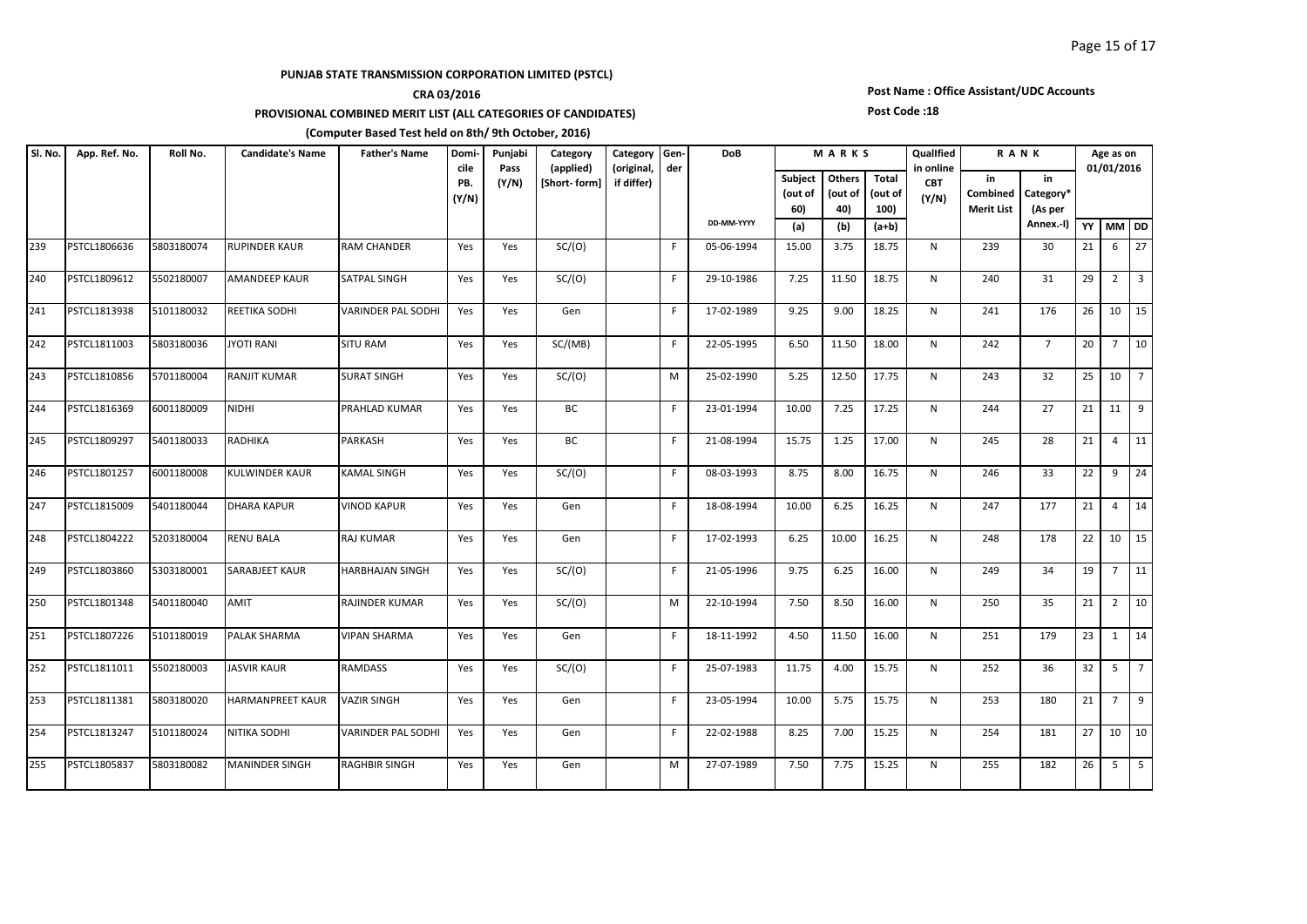## **CRA 03/2016**

**PROVISIONAL COMBINED MERIT LIST (ALL CATEGORIES OF CANDIDATES)** 

#### **(Computer Based Test held on 8th/ 9th October, 2016)**

#### **Subject (out of 60) Others (out of 40) Total (out of 100) (a) (b) (a+b) YY MM DD Candidate's Name Father's Name Domicile PB. (Y/N) Father's Name Domi-** Punjabi **Pass (Y/N) R A N K Age as on 01/01/2016 in Combined Merit List in Category\* (As per Annex.-I) Category (applied) [Short- form] Category (original, if differ) Gender DoB DD-MM-YYYY M A R K S QualIfied in online CBT (Y/N) Sl. No. App. Ref. No. Roll No.** 256 PSTCL1814279 5401180053 |HARPREET KAUR | MOOL RAJ | Yes | Yes | SC/(O)SP | | | | | | 09-06-1991 | 7.50 | 7.75 | 15.25 | N | 256 | 1 | 24 | 6 | 23 257 PSTCL1803009 5701180007 RITIKA SATISH KUMAR | Yes | Yes | Gen | | F | 08-12-1991 | 10.75 | 4.25 | 15.00 | N | 257 | 183 |24 | 0 |24 258 PSTCL1807347 5101180025 GURPREET KAUR BAKHSHISH SINGH Yes Yes Gen | F| 30-11-1994 6.25 8.75 15.00 N | 258 | 184 |21 | 1 | 2 259 PSTCL1801486 5701180005 INDERJIT SINGH GURDIP SINGH | Yes | Yes | PH(Ortho) | | M | 23-09-1986 | 1.75 | 13.25 | 15.00 | N | 259 | 1 |29 | 3 |9 260 PSTCL1816155 5203180007 JVOTI SUKHDEV SINGH Yes Yes Gen | | F 07-03-1994 6.75 | 8.00 | 14.75 | N | 260 | 185 |21 | 9 |25 261 PSTCL1811110 5901180001 AMANDEEP UMARJIT |Yes | Yes | SC/(O) | |F | 25-06-1996 |9.25 |5.00 |14.25 | N | 261 | 37 |19 |6 |7 262 PSTCL1808113 5803180039 POOJA RAMESH SINGH Yes Yes Gen F 03-08-1995 7.25 7.00 14.25 N 262 186 20 4 29 263 PSTCL1808237 5502180020 BALDEV SINGH PAL SINGH | Yes |  Yes |  SC/(O) |  |  M |  17-08-1994 |  5.00 |  9.25 |  14.25 |  N |  263 |  38 |  21 |  4 | 15 264 PSTCL1804490 5101180002 DHEERAJ TKGIRI | Yes Yes Gen | | | M | 15-08-1989 | 5.75 | 8.00 | 13.75 | N | 264 | 187 | 26 | 4 | 17 265 PSTCL1808292 S203180006 CHARANPREET KAUR NARINDERA SINGH | Yes | Yes | SC/(MB) | | F | 01-11-1988 | 4.25 | 9.50 | 13.75 | N | 265 | 8 |27 | 2 |0 266 PSTCL1808371 5803180017 KAMALPREET KAUR NARANJAN SINGH Yes Yes Gen M 108-10-1994 7.75 5.25 13.00 N 266 188 21 2 24 267 PSTCL1813385 6102180006 JJASKIRAN KAUR BAHADUR SINGH Yes Yes BC | F|01-09-1992 7.00 6.00 |13.00 | N | 267 | 29 |23 |4 |0 268 PSTCL1814193 5803180047 SACHIN MALHOTRA ANIL KUMAR MALHOTRA Yes | Yes | Gen | | || || || 15-11-1994 || 8.75 || 3.75 || 12.50 || || N || || 268 || || 189 || 21 || 1|| 17 269 PSTCL1803778 5803180101 SUNITA RANI HONSLA PARSHAD Yes Yes SC/(O) F 10-08-1993 2.50 10.00 12.50 N 269 39 22 4 22 270 PSTCL1811088 5901180004 MANPREET KAUR RAJ KUMAR Yes Yes SC/(O) | F | 07-11-1995 | 3.75 | 8.25 | 12.00 | N | 270 | 40 |20 | 1 |25 271 PSTCL1813086 6001180007 NISHU RANI KARAM CHAND | Yes | Yes | SC/(MB) | | F | 06-10-1993 | 9.75 | 2.00 | 11.75 | N | 271 | 9 | 22 | 2 | 26 272 PSTCL1816081 5803180019 PRIYANKA SHARMA LEKH RAJ SHARMA Yes Yes Gen F F 13-07-1996 7.75 4.00 11.75 N 272 190 19 5 19

# **Post Name : Office Assistant/UDC Accounts**